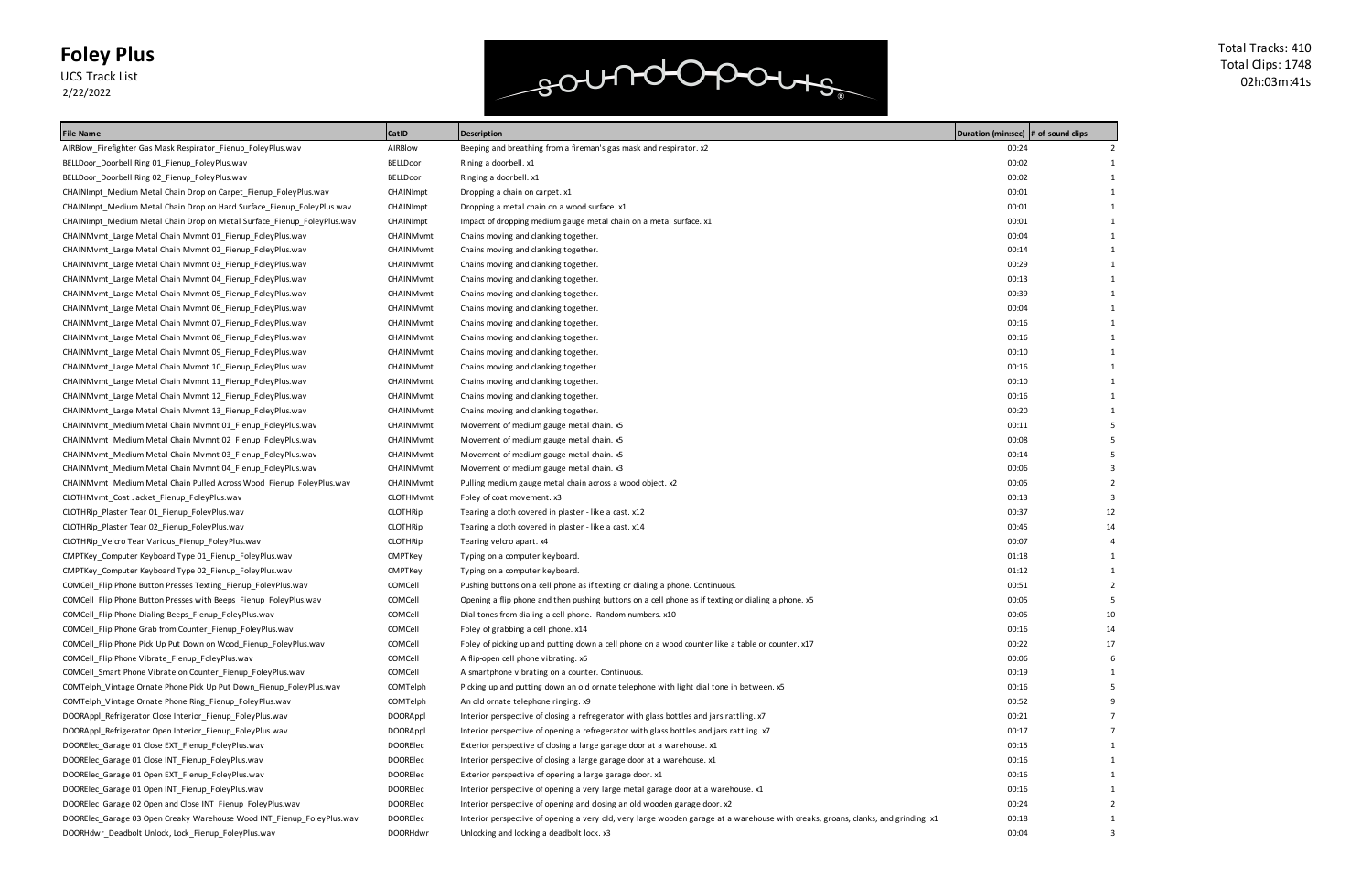UCS Track List 2/22/2022

## soundopours

| 00:11 | 3                       |
|-------|-------------------------|
| 00:13 | 3                       |
| 00:05 | 1                       |
| 00:03 | 1                       |
| 00:30 | 3                       |
| 00:02 | 1                       |
| 00:27 | 5                       |
| 00:12 | 9                       |
| 00:10 | 8                       |
| 00:11 | 8                       |
| 00:17 | 10                      |
| 00:36 | 15                      |
| 00:23 | 12                      |
| 00:13 | 7                       |
| 00:34 | 12                      |
| 00:38 | 3                       |
| 00:49 | 3                       |
| 00:12 | 1                       |
| 00:14 | $\mathbf{1}$            |
| 00:06 | 1                       |
| 00:05 | 1                       |
| 00:17 | 1                       |
| 00:25 | 3                       |
| 00:04 | $\overline{\mathbf{c}}$ |
| 00:46 | 4                       |
| 00:15 | 1                       |
| 00:16 | 1                       |
| 00:10 | 1                       |
| 00:29 | 3                       |
| 01:47 | 1                       |
| 00:15 | 1                       |
| 00:17 | 1                       |
| 00:20 | 1                       |
| 00:22 | 1                       |
| 00:48 | 1                       |
| 00:26 | 1                       |
| 00:11 | $\overline{1}$          |
| 00:36 | 1                       |
| 00:16 | 1                       |
| 00:29 | 1                       |
| 00:36 | 1                       |
| 00:27 | 1                       |
| 01:23 | 1                       |
| 00:25 | 1                       |
| 00:19 | 1                       |
| 00:37 | 8                       |
| 00:41 | 3                       |
| 00:30 | 1                       |
| 00:39 | 9                       |

| DOORHdwr_Door Chain Lock_Fienup_FoleyPlus.wav                                    | <b>DOORHdwr</b> | Locking a door chain. x3                                                                                    | 00:11 |    |
|----------------------------------------------------------------------------------|-----------------|-------------------------------------------------------------------------------------------------------------|-------|----|
| DOORHdwr_Door Chain Unlock_Fienup_FoleyPlus.wav                                  | <b>DOORHdwr</b> | Unlocking a door chain. x3                                                                                  | 00:13 |    |
| DOORHdwr_Handle Jiggle_Fienup_FoleyPlus.wav                                      | <b>DOORHdwr</b> | Shaking the handle of a light wooden door.                                                                  | 00:05 |    |
| DOORHdwr_Locks Unlock Difficulty_Fienup_FoleyPlus.wav                            | <b>DOORHdwr</b> | Attempting to unlock a door with difficulty. x1                                                             | 00:03 |    |
| DOORHydr_Screen Door Open Close Quiet Evening_Fienup_FoleyPlus.wav               | <b>DOORHydr</b> | Gently opening and closing a screen door. Evening atmosphere greatly reduced, but still present. x3         | 00:30 |    |
| DOORMetl_Rattling Door Close_Fienup_FoleyPlus.wav                                | <b>DOORMetl</b> | Slamming a metal door shut with rattle after impact. x1                                                     | 00:02 |    |
| DOORMetl_Stairwell Door Open Close_Fienup_FoleyPlus.wav                          | <b>DOORMetl</b> | A series of opening and closing a squeaky metal stairwell door with a push bar. x5                          | 00:27 |    |
| DOORMisc_Chest or Footlocker Shut, Lock Rattle_Fienup_FoleyPlus.wav              | <b>DOORMISC</b> | Closing a chest with a thud and lock rattle. x9                                                             | 00:12 |    |
| DOORWood_Close Various_Fienup_FoleyPlus.wav                                      | <b>DOORWood</b> | A variety of wood doors being closed. x8                                                                    | 00:10 |    |
| DOORWood_Hit Hard with Hands 01_Fienup_FoleyPlus.wav                             | <b>DOORWood</b> | Ramming a wooden door with your hands or shoulder. x8                                                       | 00:11 |    |
| DOORWood_Hit Hard with Hands 02_Fienup_FoleyPlus.wav                             | <b>DOORWood</b> | Ramming a wooden door with your hands or shoulder. x10                                                      | 00:17 | 10 |
| DOORWood_Open and Close Series 01_Fienup_FoleyPlus.wav                           | <b>DOORWood</b> | Opening and closing a light wooden door, such as a bedroom or basement door. x15                            | 00:36 | 15 |
| DOORWood_Open and Close Series 02_Fienup_FoleyPlus.wav                           | <b>DOORWood</b> | Opening and closing a wooden pantry door as found in a kitchen. x12                                         | 00:23 | 12 |
| DOORWood_Open and Close Series 03_Fienup_FoleyPlus.wav                           | <b>DOORWood</b> | Opening and closing a light wooden door, such as a bedroom or basement door. x7                             | 00:13 |    |
| DRWRWood_Night Stand Drawer Open Close_Fienup_FoleyPlus.wav                      | <b>DRWRWood</b> | Opening and closing a wooden drawer on a night stand or dresser. x12                                        | 00:34 | 12 |
| FEETAnml_Dog Nails Running on Hard Surface 01_Fienup_FoleyPlus.wav               | FEETAnml        | Foley of a dog trotting on a hard surface. x3                                                               | 00:38 |    |
| FEETAnml_Dog Nails Running on Hard Surface 02_Fienup_FoleyPlus.wav               | FEETAnml        | Foley of a dog trotting on a hard surface. x3                                                               | 00:49 |    |
| FEETAnml_Metal Air Duct Small Animal 01_Fienup_FoleyPlus.wav                     | FEETAnml        | A small creature or critter like a mouse crawling or walking through a metal air duct.                      | 00:12 |    |
| FEETAnml_Metal Air Duct Small Animal 02_Fienup_FoleyPlus.wav                     | FEETAnml        | A small creature or critter like a mouse crawling or walking through a metal air duct.                      | 00:14 |    |
| FEETAnml Metal Air Duct Small Animal 03 Fienup FoleyPlus.wav                     | FEETAnml        | A small creature or critter like a mouse crawling or walking through a metal air duct.                      | 00:06 |    |
| FEETAnml_Metal Air Duct Small Animal 04_Fienup_FoleyPlus.wav                     | FEETAnml        | A small creature or critter like a mouse crawling or walking through a metal air duct.                      | 00:05 |    |
| FEETAnml_Metal Air Duct Small Animal 05_Fienup_FoleyPlus.wav                     | FEETAnml        | A small creature or critter like a mouse crawling or walking through a metal air duct.                      | 00:17 |    |
| FEETHmn_Barefoot Running on Wood_Fienup_FoleyPlus.wav                            | <b>FEETHmn</b>  | Foley of running through a house with wooden floors barefoot. Footsteps, clothing movement. x3              | 00:25 |    |
| FEETHmn_Carpet Heavy and Close_Fienup_FoleyPlus.wav                              | FEETHmn         | Two very heavy, booming footsteps of boots on carpet. x2                                                    | 00:04 |    |
| FEETHmn_Carpet Light Steps with Creaking_Fienup_FoleyPlus.wav                    | FEETHmn         | Bassy, light footsteps of boots on carpet with light creaking. Sneaking around. x4                          | 00:46 |    |
| FEETHmn_Concrete Wet Jogging 01_Fienup_FoleyPlus.wav                             | FEETHmn         | Footsteps jogging on wet concrete.                                                                          | 00:15 |    |
| FEETHmn_Concrete Wet Jogging 02_Fienup_FoleyPlus.wav                             | FEETHmn         | Footsteps jogging on wet concrete.                                                                          | 00:16 |    |
| FEETHmn_Firefighters Running, Boots and Clothing Clatter 01_Fienup_FoleyPlus.wav | FEETHmn         | The sound of two fireman jogging and walking with all of their gear on. Footsteps and clothing movement.    | 00:10 |    |
| FEETHmn_Firefighters Running, Boots and Clothing Clatter 02_Fienup_FoleyPlus.wav | FEETHmn         | The sound of two fireman jogging and walking with all of their gear on. Footsteps and clothing movement. x3 | 00:29 |    |
| FEETHmn_Gravel Sneakers_Fienup_FoleyPlus.wav                                     | FEETHmn         | Walking on gravel with tennis shoes or sneakers on.                                                         | 01:47 |    |
| FEETHmn_Linoleum Multiple People 01_Fienup_FoleyPlus.wav                         | FEETHmn         | Hospital staff hustling down a hallway pushing a gurney. Continuous.                                        | 00:15 |    |
| FEETHmn_Linoleum Multiple People 02_Fienup_FoleyPlus.wav                         | FEETHmn         | Hospital staff hustling down a hallway pushing a gurney. Continuous.                                        | 00:17 |    |
| FEETHmn_Linoleum Multiple People 03_Fienup_FoleyPlus.wav                         | FEETHmn         | Hospital staff hustling down a hallway pushing a gurney. Continuous.                                        | 00:20 |    |
| FEETHmn_Linoleum Sneakers_Fienup_FoleyPlus.wav                                   | FEETHmn         | Walking on linoleum with sneakers. Continuous.                                                              | 00:22 |    |
| FEETHmn_Linoleum Sneakers, Squeaky_Fienup_FoleyPlus.wav                          | FEETHmn         | Footsteps walking on linoleum with exaggerated squeaks.                                                     | 00:48 |    |
| FEETHmn_Metal Air Duct 01_Fienup_FoleyPlus.wav                                   | FEETHmn         | Footsteps and crawling in a metal air duct with squeaking, banging, bending sounds.                         | 00:26 |    |
| FEETHmn_Metal Air Duct 02_Fienup_FoleyPlus.wav                                   | FEETHmn         | Footsteps and crawling in a metal air duct with squeaking, banging, bending sounds.                         | 00:11 |    |
| FEETHmn Metal Air Duct 03 Fienup FoleyPlus.wav                                   | FEETHmn         | Footsteps and crawling in a metal air duct with squeaking, banging, bending sounds.                         | 00:36 |    |
| FEETHmn_Metal Air Duct 04_Fienup_FoleyPlus.wav                                   | FEETHmn         | Footsteps and crawling in a metal air duct with squeaking, banging, bending sounds.                         | 00:16 |    |
| FEETHmn_Metal Air Duct 05_Fienup_FoleyPlus.wav                                   | <b>FEETHmn</b>  | Footsteps and crawling in a metal air duct with squeaking, banging, bending sounds.                         | 00:29 |    |
| FEETHmn_Metal Air Duct 06_Fienup_FoleyPlus.wav                                   | <b>FEETHmn</b>  | Footsteps and crawling in a metal air duct with squeaking, banging, bending sounds.                         | 00:36 |    |
| FEETHmn_Metal Air Duct 07_Fienup_FoleyPlus.wav                                   | <b>FEETHmn</b>  | Footsteps and crawling in a metal air duct with squeaking, banging, bending sounds.                         | 00:27 |    |
| FEETHmn Snow Heavy Fienup FoleyPlus.wav                                          | FEETHmn         | Footsteps walking on wet heavy snow.                                                                        | 01:23 |    |
| FEETHmn_Water Sloshing in River_Fienup_FoleyPlus.wav                             | FEETHmn         | Footsteps walking through shallow water.                                                                    | 00:25 |    |
| FEETHmn Wood Creaks and Squeaks 01 Fienup FoleyPlus.wav                          | <b>FEETHmn</b>  | Walking on a very squeaky wood floor. Continuous.                                                           | 00:19 |    |
| FEETHmn_Wood Creaks and Squeaks 02_Fienup_FoleyPlus.wav                          | <b>FEETHmn</b>  | Footsteps on wood floor with massive squeaks and creaks. x8                                                 | 00:37 |    |
| FEETHmn_Wood Creaks and Squeaks 03_Fienup_FoleyPlus.wav                          | <b>FEETHmn</b>  | Footsteps on wood floor with massive squeaks and creaks. x3                                                 | 00:41 |    |
| FEETHmn_Wood Creaky Stairs_Fienup_FoleyPlus.wav                                  | FEETHmn         | Walking up very creaky wooden stairs. Continuous.                                                           | 00:30 |    |
| FGHTBf_Drag Body on Wood Floor_Fienup_FoleyPlus.wav                              | FGHTBf          | Dragging a body across a wooden floor. x9                                                                   | 00:39 |    |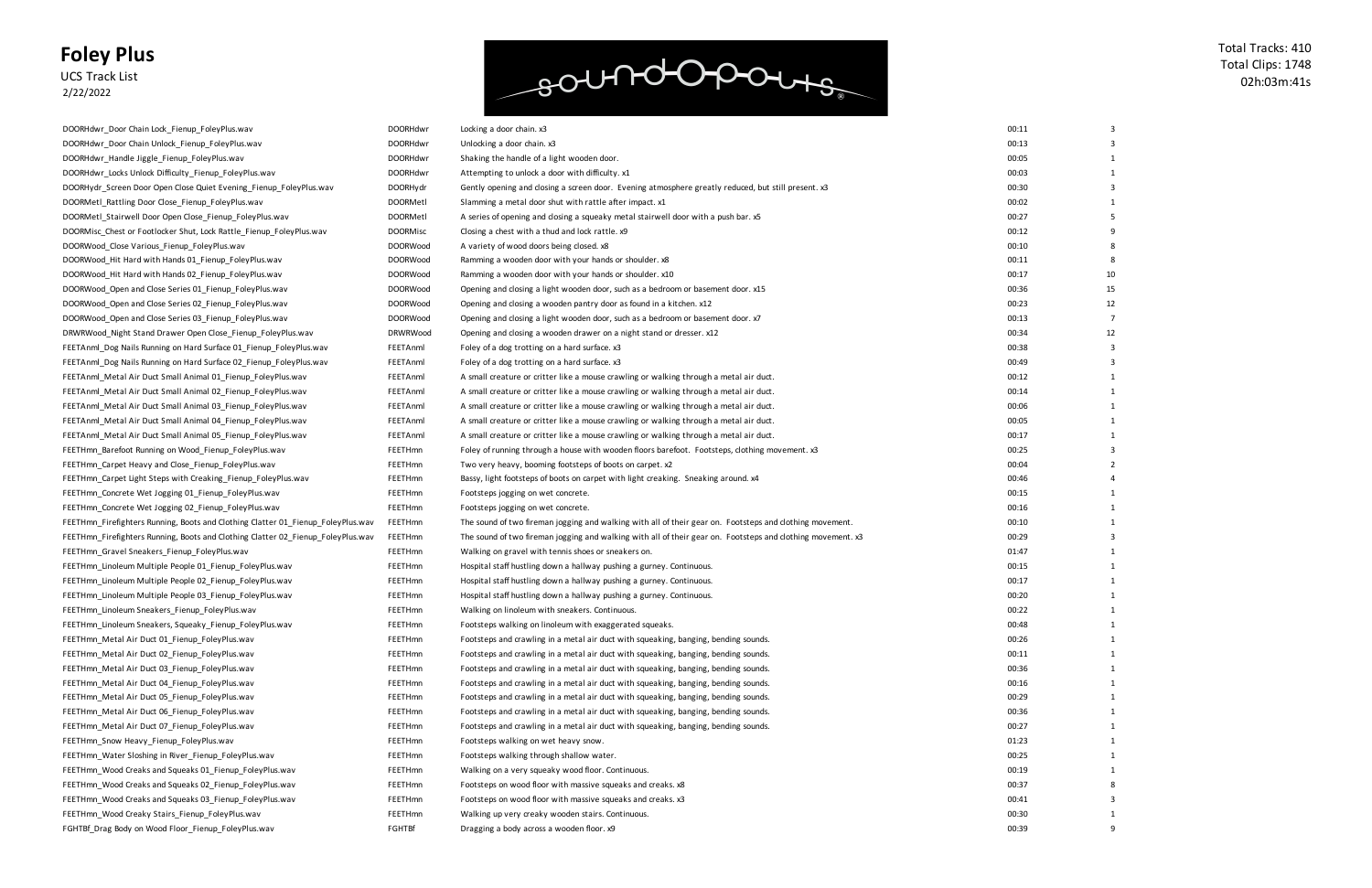UCS Track List 2/22/2022

FGHTBf\_Drag or Slide Body on Concrete\_Fienup\_FoleyPlus.wav FGHTBf Dragging a vinyl material over a hard surface. x2 FGHTClth\_Clothing Rustle, Fighting\_Fienup\_Foley Plus.wav FGHTClth\_Clothing Rustle, Throw Down\_Fienup\_FoleyPlus.wav FGHTClth\_Leather Jacket Punch\_Fienup\_Foley Plus.wav FGHTImpt\_Body Hits, Punch\_Fienup\_FoleyPlus.wav FGHTMisc\_Fighting on a Wood Floor 01\_Fienup\_FoleyPlus.wav FGHTMisc\_Fighting on a Wood Floor 02\_Fienup\_FoleyPlus.wav FGHTMisc\_Fighting on a Wood Floor 03\_Fienup\_FoleyPlus.wav FIRECrkl\_Cigarette Ember Smoke\_Fienup\_FoleyPlus.wav FIREIgn\_Lighter Blue Flame 01 Light Gas Only\_Fienup\_FoleyPlus.wav FIREIgn\_Lighter Blue Flame 01 Light\_Fienup\_FoleyPlus.wav FIREIgn\_Lighter Blue Flame 01 Open Close\_Fienup\_FoleyPlus.wav FIREIgn\_Lighter Blue Flame 01 Open Light Close\_Fienup\_FoleyPlus.wav FIREIgn\_Lighter Blue Flame 02 Light No Gas\_Fienup\_FoleyPlus.wav FIREIgn\_Lighter Blue Flame 03 Light Gas Only\_Fienup\_FoleyPlus.wav FIREIgn\_Lighter Blue Flame 04 Light No Gas\_Fienup\_FoleyPlus.wav FIREIgn\_Lighter Blue Flame 05 Light Gas Flame\_Fienup\_FoleyPlus.wav FIREIgn\_Lighter Blue Flame 05 Open Close\_Fienup\_FoleyPlus.wav FIREIgn\_Lighter Flint Strike\_Fienup\_FoleyPlus.wav FIREIgn\_Lighter Gas\_Fienup\_FoleyPlus.wav FIREIgn\_Lighter Zippo 01 Flint Strike\_Fienup\_FoleyPlus.wav FIREIgn\_Lighter Zippo 01 Open Close\_Fienup\_FoleyPlus.wav FIREIgn\_Lighter Zippo 02 Flint Strike\_Fienup\_FoleyPlus.wav FIREIgn\_Lighter Zippo 02 Open Close\_Fienup\_FoleyPlus.wav FIREIgn\_Match Strike Large\_Fienup\_FoleyPlus.wav FIREIgn\_Match Strike Medium\_Fienup\_FoleyPlus.wav FOLEYHand\_Hand Pat Body Light\_Fienup\_FoleyPlus. wav FOLYClth\_Clothing with Purse 01\_Fienup\_Foley Plus.wav FOLYClth\_Clothing with Purse 02\_Fienup\_Foley Plus.wav FOLYClth\_Clothing with Purse 03\_Fienup\_Foley Plus.wav FOLYClth\_Clothing with Purse 04\_Fienup\_FoleyPlus.wav FOLYClth\_Clothing with Purse 05\_Fienup\_Foley Plus.wav FOLYClth\_Clothing with Purse 06\_Fienup\_Foley Plus.wav FOLYClth\_Clothing with Purse 07\_Fienup\_FoleyPlus.wav FOLYClth\_Curtain Movement Heavy\_Fienup\_FoleyPlus.wav FOLYClth Jacket Scuffle Fienup FoleyPlus.wav FOLYClth\_Leather Jacket Drop\_Fienup\_Foley Plus.wav FOLYClth\_Leather Jacket Rustle Drop\_Fienup\_FoleyPlus.wav FOLYClth\_Leather Jacket\_Rustle\_Fienup\_FoleyPlus.wav FOLYClth\_Movement 01\_Fienup\_FoleyPlus.wav FOLYClth\_Movement 02\_Fienup\_FoleyPlus.wav FOLYClth\_Movement 03\_Fienup\_FoleyPlus.wav FOLYClth\_Movement 04\_Fienup\_FoleyPlus.wav FOLYClth\_Movement 05\_Fienup\_FoleyPlus.wav FOLYClth\_Movement Light\_Fienup\_FoleyPlus.wav FOLYClth\_Towel Dry Off\_Fienup\_FoleyPlus.wav FOLYProp\_Pet Collar Rattle 01\_Fienup\_FoleyPlus.wav FOLYProp\_Pet Collar Rattle 02\_Fienup\_FoleyPlus.wav FOLYProp Purse Handling 01 Fienup FoleyPlus.wav FOLYProp FOLYProp Foley of leather purse movement. x10

### soundopours

| гопты    | Dragging a vinyi material över a naru suriace. xz                                           |
|----------|---------------------------------------------------------------------------------------------|
| FGHTClth | Foley clothing sounds, hand-to-hand combat.                                                 |
| FGHTClth | Clothing movement with throwing jacket on the floor. x5                                     |
| FGHTClth | Foley of punching someone with leather coat on. x3                                          |
| FGHTImpt | The sound of a punch or kick to the body with clothing noise. x10                           |
| FGHTMisc | The sound of two people fighting and wrestling on a wood floor. x1                          |
| FGHTMisc | The sound of two people fighting and wrestling on a wood floor. x1                          |
| FGHTMisc | The sound of two people fighting and wrestling on a wood floor. x3                          |
| FIRECrkl | Close-up sound of a cigarette being smoked. Ember crackling. x4                             |
| FIREIgn  | Opening and lighting a novelty blue flame lighter but it doesn't ignite, only gas comes out |
| FIREIgn  | Opening and lighting a novelty blue flame lighter with gas and flame. x2                    |
| FIREIgn  | Opening and closing a novelty blue flame lighter. x3                                        |
|          |                                                                                             |
| FIREIgn  | Opening and lighting a novelty blue flame lighter, then closing it.                         |
| FIREIgn  | Attempting to light a novelty blue flame lighter but no gas or flame come out. x4           |
| FIREIgn  | Attempting to light a novelty blue flame lighter, but only gas comes out. x3                |
| FIREIgn  | Attempting to light a novelty blue flame lighter, but no gas or flame comes out. x2         |
| FIREIgn  | Lighting a novelty blue flame lighter with gas and flame. x2                                |
| FIREIgn  | Opening and closing a novelty blue flame lighter. x2                                        |
| FIREIgn  | Lighting a lighter that has a flint, such as a plastic lighter. x5                          |
| FIREIgn  | Gas emitting from a butane ligher without a flame.                                          |
| FIREIgn  | Striking the flint of a Zippo lighter creating sparks. x7                                   |
| FIREIgn  | Opening and closing a Zippo lighter. x4                                                     |
| FIREIgn  | Striking the flint of a Zippo lighter creating sparks. x9                                   |
| FIREIgn  | Opening and closing a Zippo lighter. x4                                                     |
| FIREIgn  | Striking and lighting an extra large and long kitchen match. x2                             |
| FIREIgn  | Striking and lighting a normal kitchen match. x3                                            |
| FOLYHand | Lightly patting someone's arm or back. Clothing movement. x10                               |
| FOLYCIth | Foley clothing movement with a purse. x1                                                    |
| FOLYCIth | Foley clothing movement with a purse. x1                                                    |
| FOLYCIth | Foley clothing movement with a purse. x1                                                    |
| FOLYCIth | Foley clothing movement with a purse. x1                                                    |
| FOLYCIth | Foley clothing movement with a purse. x1                                                    |
| FOLYCIth | Foley clothing movement with a purse. x1                                                    |
| FOLYCIth | Foley clothing movement with a purse. x1                                                    |
| FOLYCIth | Hit and movement of a large, heavy-duty curtain such as in a confessional booth. x3         |
| FGHTClth | Foley of someone in a fight wearing a winter jacket. x2                                     |
| FGHTClth | Foley of aggressively throwing a leather jacket on the ground. x2                           |
| FGHTClth | Foley of aggressively handling a leather jacket and throwing it on the ground. x5           |
| FGHTClth | Foley of combat with someone wearing a leather jacket. x3                                   |
| FOLYCIth | Foley of general clothing movement. x1                                                      |
| FOLYCIth | Foley of general clothing movement. x1                                                      |
| FOLYCIth | Foley of general clothing movement. x1                                                      |
| FOLYCIth | Foley of someone tying a kneck tie. x1                                                      |
| FOLYCIth | Foley of general clothing movement. x5                                                      |
| FOLYCIth |                                                                                             |
|          | Light clothing movement Foley. x13                                                          |
| FOLYCIth | Foley of drying off with a towel. Continuous.                                               |
| FOLYProp | Rattling a dog or cat collar. x6                                                            |
| FOLYProp | Rattling a dog or cat collar. x4                                                            |
|          |                                                                                             |

| 00:10 | 2                       |
|-------|-------------------------|
| 00:55 | $\overline{2}$          |
| 00:15 | 5                       |
| 00:06 | 3                       |
| 00:08 | 10                      |
| 00:15 | 1                       |
| 00:10 | 1                       |
| 00:26 | 3                       |
| 00:14 | 4                       |
| 00:03 | 1                       |
| 00:13 | $\overline{2}$          |
| 00:04 | 3                       |
| 00:12 | $\mathbf 1$             |
| 00:05 | 4                       |
| 00:04 | 3                       |
| 00:04 | 2                       |
| 00:07 | $\overline{\mathbf{c}}$ |
| 00:04 | $\overline{\mathbf{c}}$ |
| 00:04 | 5                       |
| 00:03 | $\overline{1}$          |
| 00:09 | 7                       |
| 00:07 | 4                       |
| 00:10 | 9                       |
| 00:10 | 4                       |
| 00:23 | $\overline{2}$          |
| 00:14 | 3                       |
| 00:11 | 10                      |
| 00:07 | 1                       |
| 00:06 | 1                       |
| 00:04 | 1                       |
| 00:04 | 1                       |
| 00:06 | 1                       |
| 00:09 | 1                       |
| 00:08 | 1                       |
| 00:05 | 3                       |
| 00:23 | 2                       |
| 00:03 | 2                       |
| 00:13 | 5                       |
| 00:16 | 3                       |
| 00:06 | 1                       |
| 00:12 | $\overline{1}$          |
| 00:06 | 1                       |
| 00:14 | 1                       |
| 00:12 | 5                       |
| 00:33 | 13                      |
| 00:14 | 1                       |
| 00:51 | 6                       |
| 00:29 | 4                       |
| 00:37 | 10                      |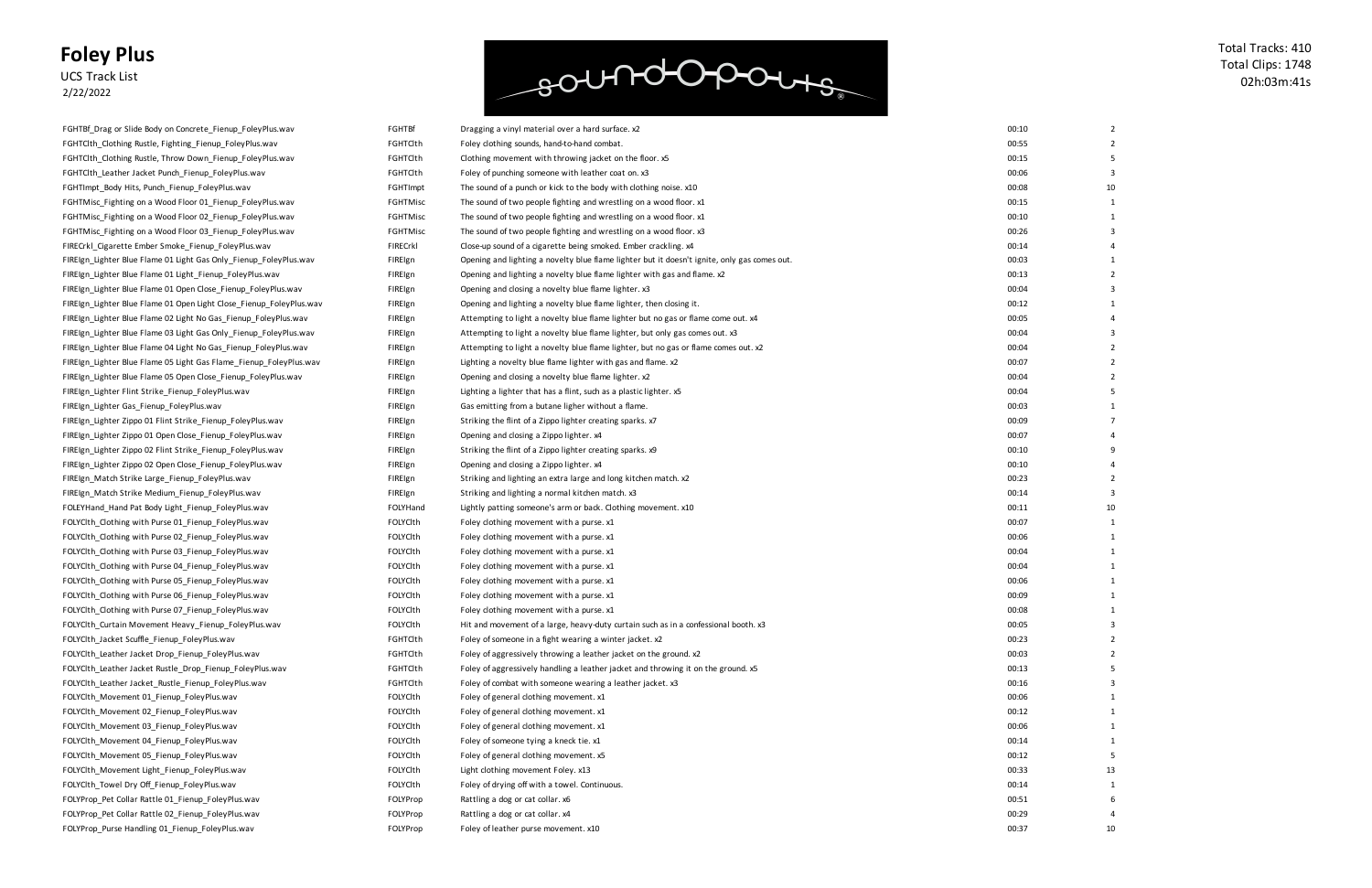UCS Track List 2/22/2022

### soundopours

| 00:30 | 4                       |
|-------|-------------------------|
| 00:30 | 5                       |
| 00:23 | 10                      |
| 00:17 | 3                       |
| 00:13 | 1                       |
| 00:11 | $\mathbf{1}$            |
| 00:19 | 1                       |
| 00:08 | 1                       |
| 00:09 | $\mathbf{1}$            |
| 00:06 | 1                       |
| 00:02 | 1                       |
| 00:02 | $\mathbf{1}$            |
| 00:09 | $\mathbf 1$             |
| 00:03 | 3                       |
| 00:16 | 5                       |
| 00:40 | 1                       |
| 00:24 | 1                       |
| 00:16 | $\mathbf{1}$            |
| 00:35 | 1                       |
| 00:41 | $\mathbf{1}$            |
| 00:31 | 8                       |
| 00:03 | 1                       |
| 00:11 | 2                       |
| 00:13 | 5                       |
| 00:01 | 1                       |
| 00:07 | 8                       |
| 00:14 | 11                      |
| 00:07 | 4                       |
| 00:17 | 2                       |
| 00:07 | $\overline{\mathbf{c}}$ |
| 00:09 | 4                       |
| 00:13 | 6                       |
| 00:02 | 3                       |
| 00:03 | 4                       |
| 00:07 | 5                       |
| 00:05 | 4                       |
| 00:09 | 3                       |
| 00:07 | 5                       |
| 00:05 | 5                       |
| 00:15 | 6                       |
| 00:22 | 7                       |
| 00:06 | 3                       |
| 00:13 | 11                      |
| 00:07 | 2                       |
| 00:12 | 16                      |
| 00:04 | 2                       |
| 00:02 | 1                       |
| 00:03 | $\overline{\mathbf{c}}$ |
| 00:07 | 10                      |

| FOLYProp_Purse Handling UZ_Fienup_FoleyPlus.wav                   | <b>FOLYPROP</b> | Foley of leather purse movement. x4                                   |
|-------------------------------------------------------------------|-----------------|-----------------------------------------------------------------------|
| FOLYProp_Purse Handling 03_Fienup_FoleyPlus.wav                   | FOLYProp        | Foley of leather purse movement. x5                                   |
| FOLYProp Purse Handling 04 Fienup FoleyPlus.wav                   | FOLYProp        | Foley of leather purse movement. x10                                  |
| FOLYProp_Purse Handling 05_Fienup_FoleyPlus.wav                   | FOLYProp        | Foley of leather purse movement. x3                                   |
| FOLYProp Purse Leather Mvmt 01 Fienup FoleyPlus.wav               | FOLYProp        | Leather purse movement with shaking and rummaging sounds. Continuous. |
| FOLYProp_Purse Leather Mvmt 02_Fienup_FoleyPlus.wav               | FOLYProp        | Leather purse movement with shaking and rummaging sounds. Continuous. |
| FOLYProp_Purse Leather Mvmt 03_Fienup_FoleyPlus.wav               | FOLYProp        | Leather purse movement with shaking and rummaging sounds. Continuous. |
| FOLYProp_Purse Leather Mvmt 04_Fienup_FoleyPlus.wav               | FOLYProp        | Leather purse movement with shaking and rummaging sounds. Continuous. |
| FOLYProp Purse Leather Rummage 01 Fienup FoleyPlus.wav            | FOLYProp        | Leather purse movement with shaking and rummaging sounds. Continuous. |
| FOLYProp_Purse Leather Rummage 02_Fienup_FoleyPlus.wav            | FOLYProp        | Leather purse movement with shaking and rummaging sounds. Continuous. |
| FOLYProp_Purse Leather Rummage 03_Fienup_FoleyPlus.wav            | FOLYProp        | Leather purse movement with shaking and rummaging sounds. Continuous. |
| FOLYProp_Purse Leather Shake 01_Fienup_FoleyPlus.wav              | FOLYProp        | Leather purse movement with shaking and rummaging sounds. Continuous. |
| FOLYProp_Purse Leather Shake 02_Fienup_FoleyPlus.wav              | FOLYProp        | Leather purse movement with shaking and rummaging sounds. Continuous. |
| FOLYProp_Purse Metal Clasp Open Close_Fienup_FoleyPlus.wav        | FOLYProp        | Opening and closing a metal clasp on a purse. x3                      |
| FOLYProp_Wrist Watch Movement_Fienup_FoleyPlus.wav                | FOLYProp        | Putting on and taking off a wrist watch. x5                           |
| FOODCook_Frying Pan Sizzle Deli Meat_Fienup_FoleyPlus.wav         | <b>FOODCook</b> | Meat sizzling in a frying pan.                                        |
| FOODCook_Frying Pan Sizzle Salad Dressing_Fienup_FoleyPlus.wav    | <b>FOODCook</b> | Salad dressing sizzling in a frying pan.                              |
| FOODCook Frying Pan Sizzle Water 01 Fienup FoleyPlus.wav          | <b>FOODCook</b> | Water boiling and sizzling in a frying pan.                           |
| FOODCook_Frying Pan Sizzle Water 02_Fienup_FoleyPlus.wav          | FOODCook        | Water boiling and sizzling in a frying pan.                           |
| FOODCook_Frying Pan Sizzle Water 03_Fienup_FoleyPlus.wav          | <b>FOODCook</b> | Water boiling and sizzling in a frying pan.                           |
| FOODDrnk_Drink Beer_Fienup_FoleyPlus.wav                          | FOODDrnk        | Drinking beer from a pint glass. x8                                   |
| FOODDrnk Drinking Liquor from Bottle Fienup FoleyPlus.wav         | FOODDrnk        | Taking a big drink off of a liquor bottle with mouth sounds. x1       |
| FOODDrnk Soda Drink Chug Fienup FoleyPlus.wav                     | FOODDrnk        | Drinking or chugging a soda from a plastic bottle. x2                 |
| FOODDrnk_Wine Drink and Swallow_Fienup_FoleyPlus.wav              | FOODDrnk        | Drinking wine or other liquid such as water. x5                       |
| FOODGware_Champagne Cork Pop_Fienup_FoleyPlus.wav                 | FOODGware       | The pop of a champagne cork.                                          |
| FOODGware_Glass Bottle Put Down on Wood_Fienup_FoleyPlus.wav      | FOODGware       | Placing a glass bottle on a kitchen counter. x8                       |
| FOODGware_Glass Bottle Slide on Wood Counter_Fienup_FoleyPlus.wav | FOODGware       | Sliding a glass bottle on a wooden surface. x11                       |
| FOODGware_Glass Bottles Topple Clanking_Fienup_FoleyPlus.wav      | FOODGware       | A pile of bottles falling over and clanking around. x4                |
| FOODIngr_Fruit Apple Rub and Squeak_Fienup_FoleyPlus.wav          | FOODIngr        | Rubbing the skin of an apple creating a squeaking sound. $x2$         |
| FOODIngr_Fruit Apple Toss Catch_Fienup_FoleyPlus.wav              | FOODIngr        | Lightly tossing and catching an apple or orange several times. x2     |
| FOODMisc_Candy Bag Crinkle 01_Fienup_FoleyPlus.wav                | FOODMisc        | Crinkling a bag of candy. x4                                          |
| FOODMisc Candy Bag Crinkle 02 Fienup FoleyPlus.wav                | FOODMisc        | Crinkling a bag of candy. x6                                          |
| FOODMisc_Candy Bag Drop 01_Fienup_FoleyPlus.wav                   | FOODMisc        | Dropping a bag of candy on a table. x3                                |
| FOODMisc Candy Bag Drop 02 Fienup FoleyPlus.wav                   | FOODMisc        | Dropping a bag of candy. x4                                           |
| FOODMisc Candy Bag Grab 01 Fienup FoleyPlus.wav                   | FOODMisc        | Grabbing and picking up a bag of candy. x5                            |
| FOODMisc Candy Bag Grab 02 Fienup FoleyPlus.wav                   | <b>FOODMisc</b> | Grabbing a bag of candy. x4                                           |
| FOODMisc_Candy Bag Shake 02_Fienup_FoleyPlus.wav                  | FOODMisc        | Shaking a bag of candy. x3                                            |
| FOODMisc Candy Taffy Crinkle Fienup FoleyPlus.wav                 | FOODMisc        | Crinkling taffy candy wrappers. x5                                    |
| FOODMisc Candy Taffy Drop Fienup FoleyPlus.wav                    | FOODMisc        | Dropping taffy candy on a wooden counter. x5                          |
| FOODMisc Candy Taffy Plastic Jar Fienup FoleyPlus.wav             | FOODMisc        | Rummaging for candy in a plastic taffy jar. x6                        |
| FOODTware_Dishes On Tray Pick Up, Put Down_Fienup_FoleyPlus.wav   | FOODTware       | Picking up and putting down a tray of dishes. x7                      |
| FOODTware_Fork Put Down on Wood Table_Fienup_FoleyPlus.wav        | FOODTware       | Placing a fork on a wooden table causing tines to ring. x3            |
| FOODTware_Plate Pick Up Put Down Lightly_Fienup_FoleyPlus.wav     | FOODTware       | Picking up and putting down a dinner plate on a wooden table. x11     |
| GAMEMisc Card Deck Shuffle Fienup FoleyPlus.wav                   | <b>GAMEMisc</b> | Shuffling playing cards. x2                                           |
| HMNMisc Finger Snap Fienup FoleyPlus.wav                          | <b>HMNMisc</b>  | Snapping fingers. x16                                                 |
| HMNMisc_Fingers Drum Tap on Surface_Fienup_FoleyPlus.wav          | <b>HMNMisc</b>  | Foley of drumming fingers, and tapping a wood surface. x2             |
| HMNMisc_Hands Land in Lap_Fienup_FoleyPlus.wav                    | <b>HMNMisc</b>  | Lightly thumping ones hands on a surface. x1                          |
| HMNMisc_Hands Rub Together Lightly_Fienup_FoleyPlus.wav           | <b>HMNMisc</b>  | Foley of lightly rubbing hands. x2                                    |
| HMNMisc_Mouth Pops_Fienup_FoleyPlus.wav                           | <b>HMNMisc</b>  | Making a popping sound with your mouth. x10                           |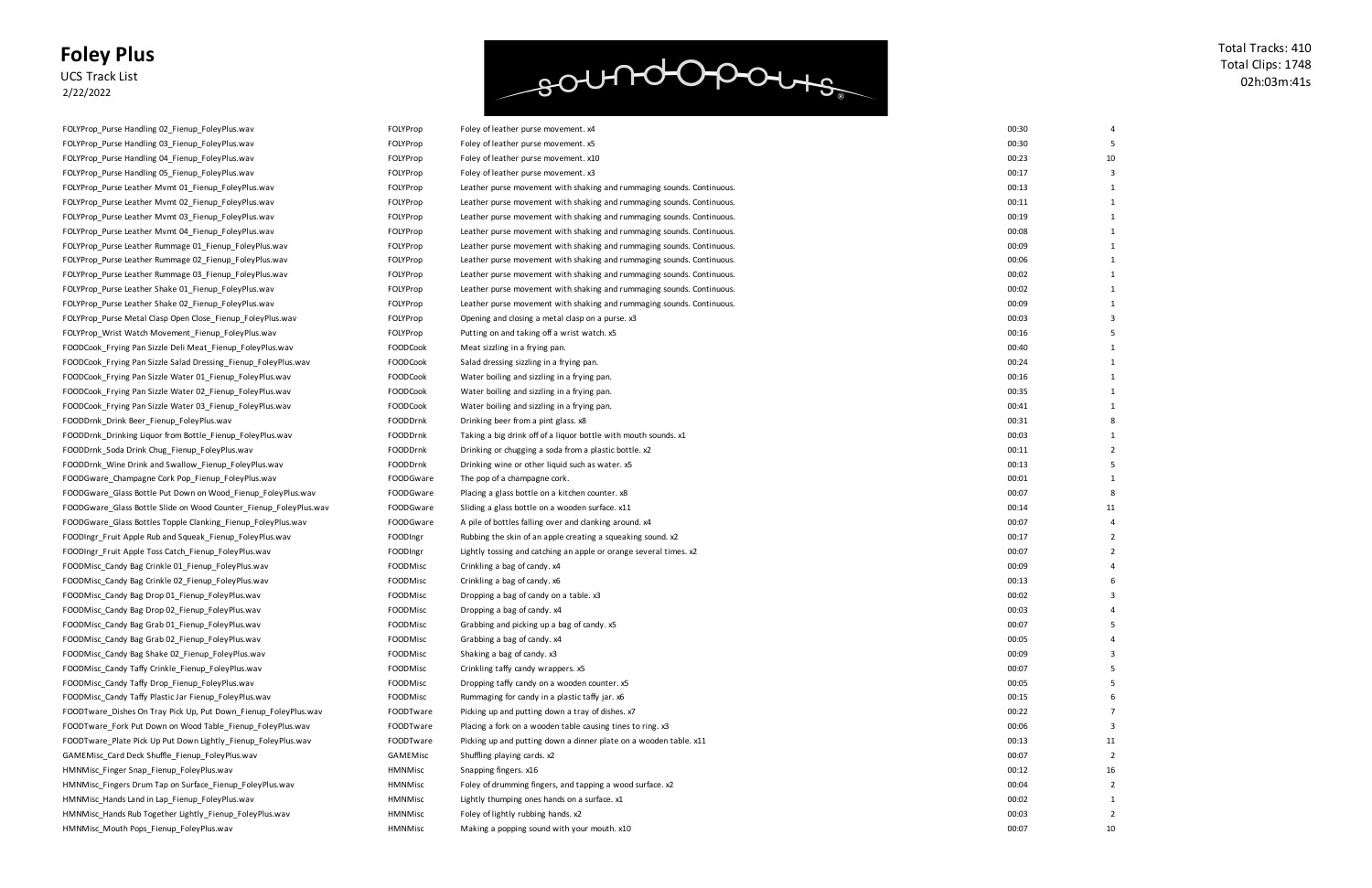UCS Track List 2/22/2022

### soundopours

| HMNMisc Mouth Suck in Olive Fienup FoleyPlus.wav                       |  |  |  |
|------------------------------------------------------------------------|--|--|--|
| LETHRCreak_Leather Mvmt Creaking and Stretching_Fienup_FoleyPlus.wav   |  |  |  |
| LIQSuct Toilet Plunge Fienup FoleyPlus.wav                             |  |  |  |
| MACHAppl_Blender x3_Fienup_FoleyPlus.wav                               |  |  |  |
| MACHAppl_Electric Razor 01_Fienup_FoleyPlus.wav                        |  |  |  |
| MACHAppl_Electric Razor 02_Fienup_FoleyPlus.wav                        |  |  |  |
| MACHAppl_Hair Dryer Running High_Fienup_FoleyPlus.wav                  |  |  |  |
| MACHAppl_Hair Dryer Running Low_Fienup_FoleyPlus.wav                   |  |  |  |
| MACHAppl_Toaster Impact Catch_Fienup_FoleyPlus.wav                     |  |  |  |
| MACHAppl Vacuum Distant Fienup FoleyPlus.wav                           |  |  |  |
| MACHOffi_Paper Shredder_Fienup_FoleyPlus.wav                           |  |  |  |
| MACHOffi_Pencil Sharpener Various_Fienup_FoleyPlus.wav                 |  |  |  |
| MACHOffi_Printer Copy Machine Small_Fienup_FoleyPlus.wav               |  |  |  |
| MACHOffi_Scanner_Fienup_FoleyPlus.wav                                  |  |  |  |
| MECHSwtch_Light Switch On Off_Fienup_FoleyPlus.wav                     |  |  |  |
| METLFric_Air Duct Mvmt Slide and Squeak 01_Fienup_FoleyPlus.wav        |  |  |  |
| METLFric_Air Duct Mvmt Slide and Squeak 02_Fienup_FoleyPlus.wav        |  |  |  |
| METLFric_Air Duct Mvmt Slide and Squeak 03_Fienup_FoleyPlus.wav        |  |  |  |
| METLFric Air Duct Mvmt Slide and Squeak 04 Fienup FoleyPlus.wav        |  |  |  |
| METLFric_Air Duct Mvmt Slide and Squeak 05_Fienup_FoleyPlus.wav        |  |  |  |
|                                                                        |  |  |  |
| METLFric_Air Duct Mvmt Slide and Squeak 06_Fienup_FoleyPlus.wav        |  |  |  |
| METLFric_Air Duct Mvmt Slide and Squeak 07_Fienup_FoleyPlus.wav        |  |  |  |
| METLFric_Air Duct Mvmt Slide and Squeak 08_Fienup_FoleyPlus.wav        |  |  |  |
| METLFric_Air Duct Mvmt Slide and Squeak Low x3 01_Fienup_FoleyPlus.wav |  |  |  |
| METLFric_Air Duct Mvmt Slide and Squeak Low x3 02_Fienup_FoleyPlus.wav |  |  |  |
| METLFric_Air Duct Mvmt Slide and Squeak Low x3 03_Fienup_FoleyPlus.wav |  |  |  |
| METLFric_Air Duct Mvmt Slide and Squeak Low x3 04_Fienup_FoleyPlus.wav |  |  |  |
| METLFric_Air Duct Mvmt Slide and Squeak Low x3 05_Fienup_FoleyPlus.wav |  |  |  |
| METLFric_Air Duct Mvmt Slide and Squeak x3 01_Fienup_FoleyPlus.wav     |  |  |  |
| METLFric_Air Duct Mvmt Slide and Squeak x3 02_Fienup_FoleyPlus.wav     |  |  |  |
| METLFric Air Duct Mvmt Slide and Squeak x3 03 Fienup FoleyPlus.wav     |  |  |  |
| METLFric Air Duct Mvmt Slide and Squeak x3 04 Fienup FoleyPlus.wav     |  |  |  |
| METLFric_Air Duct Mvmt Slide and Squeak x3 05_Fienup_FoleyPlus.wav     |  |  |  |
| METLFric Air Duct Mvmt Slide and Squeak x3 06 Fienup FoleyPlus.wav     |  |  |  |
| METLFric_Air Duct Mvmt Slide and Squeak x3 07_Fienup_FoleyPlus.wav     |  |  |  |
| METLFric_Air Duct Mvmt Slide and Squeak x3 08_Fienup_FoleyPlus.wav     |  |  |  |
| METLFric Air Duct Mymt Slide and Squeak x3 09 Fienup FoleyPlus.wav     |  |  |  |
| METLFric Air Duct Mvmt Slide and Squeak x3 10 Fienup FoleyPlus.wav     |  |  |  |
| METLFric Belt Buckle Mvmt and Squeak Fienup FoleyPlus.wav              |  |  |  |
| METLFric Dryer Tube Scrape and Grind Fienup FoleyPlus.wav              |  |  |  |
| METLFric_Dryer Tube Scrape and Squeak_Fienup_FoleyPlus.wav             |  |  |  |
| METLFric_Microwave Door Hinge Squeak_Fienup_FoleyPlus.wav              |  |  |  |
| METLFric Nail Scrape and Squeak on Metal Surface Fienup FoleyPlus.wav  |  |  |  |
| METLFric_Wine Key Turn Scrape and Squeak_Fienup_FoleyPlus.wav          |  |  |  |
| METLImpt_Coat Hanger on Concrete_Fienup_FoleyPlus.wav                  |  |  |  |
| METLImpt Trash Can Close 01 Fienup FoleyPlus.wav                       |  |  |  |
| METLImpt_Trash Can Close 02_Fienup_FoleyPlus.wav                       |  |  |  |
| METLImpt_Trash Can Close 03_Fienup_FoleyPlus.wav                       |  |  |  |
| METLImpt_Trash Can Close 04_Fienup_FoleyPlus.wav                       |  |  |  |

| 00:11 | 9  |
|-------|----|
| 01:05 | 6  |
| 00:08 | 2  |
| 00:37 | 3  |
| 01:14 | 7  |
| 01:13 | 2  |
| 00:35 | 1  |
| 00:30 | 1  |
| 00:18 | 7  |
| 02:19 | 1  |
| 00:24 | 4  |
| 00:29 | 5  |
| 00:29 | 3  |
| 00:37 | 4  |
| 00:15 | 12 |
| 00:18 | 1  |
| 00:12 | 1  |
| 00:08 | 1  |
| 00:09 | 2  |
| 00:04 | 1  |
| 00:06 | 1  |
| 00:04 | 1  |
| 00:04 | 1  |
| 00:06 | 3  |
| 00:06 | 3  |
| 00:06 | 3  |
| 00:07 | 3  |
| 00:06 | 3  |
| 00:10 | 3  |
| 00:11 | 3  |
| 00:06 | 3  |
| 00:07 | 3  |
| 00:07 | 3  |
| 00:08 | 3  |
| 00:07 | 3  |
| 00:06 | 3  |
| 00:07 | 3  |
| 00:07 | 3  |
| 00:55 | 21 |
| 01:32 | 25 |
| 00:28 | 13 |
| 00:11 | 12 |
| 01:06 | 20 |
| 02:03 | 7  |
| 00:20 | 10 |
| 00:02 | 1  |
| 00:02 | 1  |
| 00:02 | 1  |
| 00:02 | 1  |

| HMNMisc_Mouth Suck in Olive_Fienup_FoleyPlus.wav                       | <b>HMNMisc</b>  | Foley mouth sounds of someone sucking an olive into their mouth. x9                                   | 00:11 |    |
|------------------------------------------------------------------------|-----------------|-------------------------------------------------------------------------------------------------------|-------|----|
| LETHRCreak Leather Mvmt Creaking and Stretching Fienup FoleyPlus.wav   | LETHRCreak      | Creaking sounds created by stretching and handling leather. x6                                        | 01:05 |    |
| LIQSuct Toilet Plunge Fienup FoleyPlus.wav                             | LIQSuct         | Using a plunger in a toilet. x2                                                                       | 00:08 |    |
| MACHAppl Blender x3 Fienup FoleyPlus.wav                               | MACHAppl        | Blending ingredients in a blender. x3                                                                 | 00:37 |    |
| MACHAppl_Electric Razor 01_Fienup_FoleyPlus.wav                        | MACHAppl        | Electric razor sounds including trimming hair. x7                                                     | 01:14 |    |
| MACHAppl Electric Razor 02 Fienup FoleyPlus.wav                        | MACHAppl        |                                                                                                       | 01:13 |    |
|                                                                        |                 | Electric razor sounds including cutting hair. x2                                                      |       |    |
| MACHAppl_Hair Dryer Running High_Fienup_FoleyPlus.wav                  | MACHAppl        | Using a hair dryer on the highest setting.                                                            | 00:35 |    |
| MACHAppl_Hair Dryer Running Low_Fienup_FoleyPlus.wav                   | MACHAppl        | Using a hair dryer on the lowest setting.                                                             | 00:30 |    |
| MACHAppl Toaster Impact Catch Fienup FoleyPlus.wav                     | MACHAppl        | Catching a toaster with rattling impact. x7                                                           | 00:18 |    |
| MACHAppl Vacuum Distant Fienup FoleyPlus.wav                           | MACHAppl        | Vacuuming from the perspective of being in the next room, with furniture bumping as well. Continuous. | 02:19 |    |
| MACHOffi_Paper Shredder_Fienup_FoleyPlus.wav                           | MACHOffi        | Shredding paper $(x2)$ , running a paper shredder without shredding, $(x2)$ . $x4$                    | 00:24 |    |
| MACHOffi_Pencil Sharpener Various_Fienup_FoleyPlus.wav                 | MACHOffi        | Sharpening a pencil in an electric pencil sharpener. x5                                               | 00:29 |    |
| MACHOffi_Printer Copy Machine Small_Fienup_FoleyPlus.wav               | MACHOffi        | Making copies with a copy machine. One sheet $(x1)$ , two sheets $(x1)$ , reset $(x1)$ . x3           | 00:29 |    |
| MACHOffi_Scanner_Fienup_FoleyPlus.wav                                  | MACHOffi        | Running a scanning machine. x4                                                                        | 00:37 |    |
| MECHSwtch_Light Switch On Off_Fienup_FoleyPlus.wav                     | MECHSwtch       | Flicking a light switch. x12                                                                          | 00:15 | 12 |
| METLFric Air Duct Mvmt Slide and Squeak 01 Fienup FoleyPlus.wav        | METLFric        | Metal squeaking and sliding sounds as if in an air duct. x1                                           | 00:18 |    |
| METLFric_Air Duct Mvmt Slide and Squeak 02_Fienup_FoleyPlus.wav        | METLFric        | Metal squeaking and sliding sounds as if in an air duct. x1                                           | 00:12 |    |
| METLFric Air Duct Mvmt Slide and Squeak 03 Fienup FoleyPlus.wav        | METLFric        | Metal squeaking and sliding sounds as if in an air duct. x1                                           | 00:08 |    |
| METLFric Air Duct Mvmt Slide and Squeak 04 Fienup FoleyPlus.wav        | METLFric        | Metal squeaking and sliding sounds as if in an air duct. x2                                           | 00:09 |    |
| METLFric Air Duct Mvmt Slide and Squeak 05 Fienup FoleyPlus.wav        | METLFric        | Metal squeaking and sliding sounds as if in an air duct. x1                                           | 00:04 |    |
| METLFric_Air Duct Mvmt Slide and Squeak 06_Fienup_FoleyPlus.wav        | METLFric        | Metal squeaking and sliding sounds as if in an air duct. x1                                           | 00:06 |    |
| METLFric Air Duct Mvmt Slide and Squeak 07 Fienup FoleyPlus.wav        | METLFric        | Metal squeaking and sliding sounds as if in an air duct. x1                                           | 00:04 |    |
| METLFric_Air Duct Mvmt Slide and Squeak 08_Fienup_FoleyPlus.wav        | METLFric        | Metal squeaking and sliding sounds as if in an air duct. x1                                           | 00:04 |    |
| METLFric_Air Duct Mvmt Slide and Squeak Low x3 01_Fienup_FoleyPlus.wav | METLFric        | Metal squeaking and sliding sounds as if in an air duct. x3                                           | 00:06 |    |
| METLFric_Air Duct Mvmt Slide and Squeak Low x3 02_Fienup_FoleyPlus.wav | METLFric        | Metal squeaking and sliding sounds as if in an air duct. x3                                           | 00:06 |    |
| METLFric_Air Duct Mvmt Slide and Squeak Low x3 03_Fienup_FoleyPlus.wav | METLFric        | Metal squeaking and sliding sounds as if in an air duct. x3                                           | 00:06 |    |
| METLFric_Air Duct Mvmt Slide and Squeak Low x3 04_Fienup_FoleyPlus.wav | METLFric        | Metal squeaking and sliding sounds as if in an air duct. x3                                           | 00:07 |    |
| METLFric_Air Duct Mvmt Slide and Squeak Low x3 05_Fienup_FoleyPlus.wav | METLFric        | Metal squeaking and sliding sounds as if in an air duct. x3                                           | 00:06 |    |
| METLFric_Air Duct Mvmt Slide and Squeak x3 01_Fienup_FoleyPlus.wav     | METLFric        | Metal squeaking and sliding sounds as if in an air duct. x3                                           | 00:10 |    |
| METLFric_Air Duct Mvmt Slide and Squeak x3 02_Fienup_FoleyPlus.wav     | METLFric        | Metal squeaking and sliding sounds as if in an air duct. x3                                           | 00:11 |    |
| METLFric_Air Duct Mvmt Slide and Squeak x3 03_Fienup_FoleyPlus.wav     | METLFric        | Metal squeaking and sliding sounds as if in an air duct. x3                                           | 00:06 |    |
| METLFric Air Duct Mymt Slide and Squeak x3 04 Fienup FoleyPlus.wav     | METLFric        | Metal squeaking and sliding sounds as if in an air duct. x3                                           | 00:07 |    |
| METLFric_Air Duct Mvmt Slide and Squeak x3 05_Fienup_FoleyPlus.wav     | METLFric        | Metal squeaking and sliding sounds as if in an air duct. x3                                           | 00:07 |    |
| METLFric Air Duct Mymt Slide and Squeak x3 06 Fienup FoleyPlus.wav     | METLFric        | Metal squeaking and sliding sounds as if in an air duct. x3                                           | 00:08 |    |
| METLFric Air Duct Mymt Slide and Squeak x3 07 Fienup FoleyPlus.wav     | METLFric        | Metal squeaking and sliding sounds as if in an air duct. x3                                           | 00:07 |    |
| METLFric Air Duct Mymt Slide and Squeak x3 08 Fienup FoleyPlus.wav     | METLFric        | Metal squeaking and sliding sounds as if in an air duct. x3                                           | 00:06 |    |
| METLFric Air Duct Mymt Slide and Squeak x3 09 Fienup FoleyPlus.way     | METLFric        | Metal squeaking and sliding sounds as if in an air duct. x3                                           | 00:07 |    |
| METLFric_Air Duct Mvmt Slide and Squeak x3 10_Fienup_FoleyPlus.wav     | METLFric        | Metal squeaking and sliding sounds as if in an air duct. x3                                           | 00:07 |    |
| METLFric Belt Buckle Mvmt and Squeak Fienup FoleyPlus.wav              | METLFric        | Clinking, clanking, and squeaking sounds from a metal belt buckle. x21                                | 00:55 | 21 |
| METLFric Dryer Tube Scrape and Grind Fienup FoleyPlus.wav              | METLFric        | Cut metal dryer exhaust tube scraping against other metal tubing. x25                                 | 01:32 | 25 |
| METLFric_Dryer Tube Scrape and Squeak_Fienup_FoleyPlus.wav             | METLFric        | Metal squeaking sounds created using a metal dryer exhaust tube. x13                                  | 00:28 | 13 |
| METLFric_Microwave Door Hinge Squeak_Fienup_FoleyPlus.wav              | METLFric        | The metal squeaking sound of a microwave being opened. x12                                            | 00:11 | 12 |
| METLFric Nail Scrape and Squeak on Metal Surface Fienup FoleyPlus.wav  | METLFric        | Scrapping metal with a nail creating squeaking and grinding sounds. x20                               | 01:06 | 20 |
| METLFric_Wine Key Turn Scrape and Squeak_Fienup_FoleyPlus.wav          | METLFric        | Metal squeaking sounds created with a wine key. x7                                                    | 02:03 |    |
| METLImpt_Coat Hanger on Concrete_Fienup_FoleyPlus.wav                  | METLImpt        | Dropping a wire coat hanger onto a concrete floor. x10                                                | 00:20 | 10 |
| METLImpt Trash Can Close 01 Fienup FoleyPlus.wav                       | METLImpt        | Placing a metal lid on a metal trash can.                                                             | 00:02 |    |
| METLImpt_Trash Can Close 02_Fienup_FoleyPlus.wav                       | METLImpt        | Placing a metal lid on a metal trash can.                                                             | 00:02 |    |
| METLImpt_Trash Can Close 03_Fienup_FoleyPlus.wav                       | <b>METLImpt</b> | Placing a metal lid on a metal trash can.                                                             | 00:02 |    |
| METLImpt_Trash Can Close 04_Fienup_FoleyPlus.wav                       | METLImpt        | Placing a metal lid on a metal trash can.                                                             | 00:02 |    |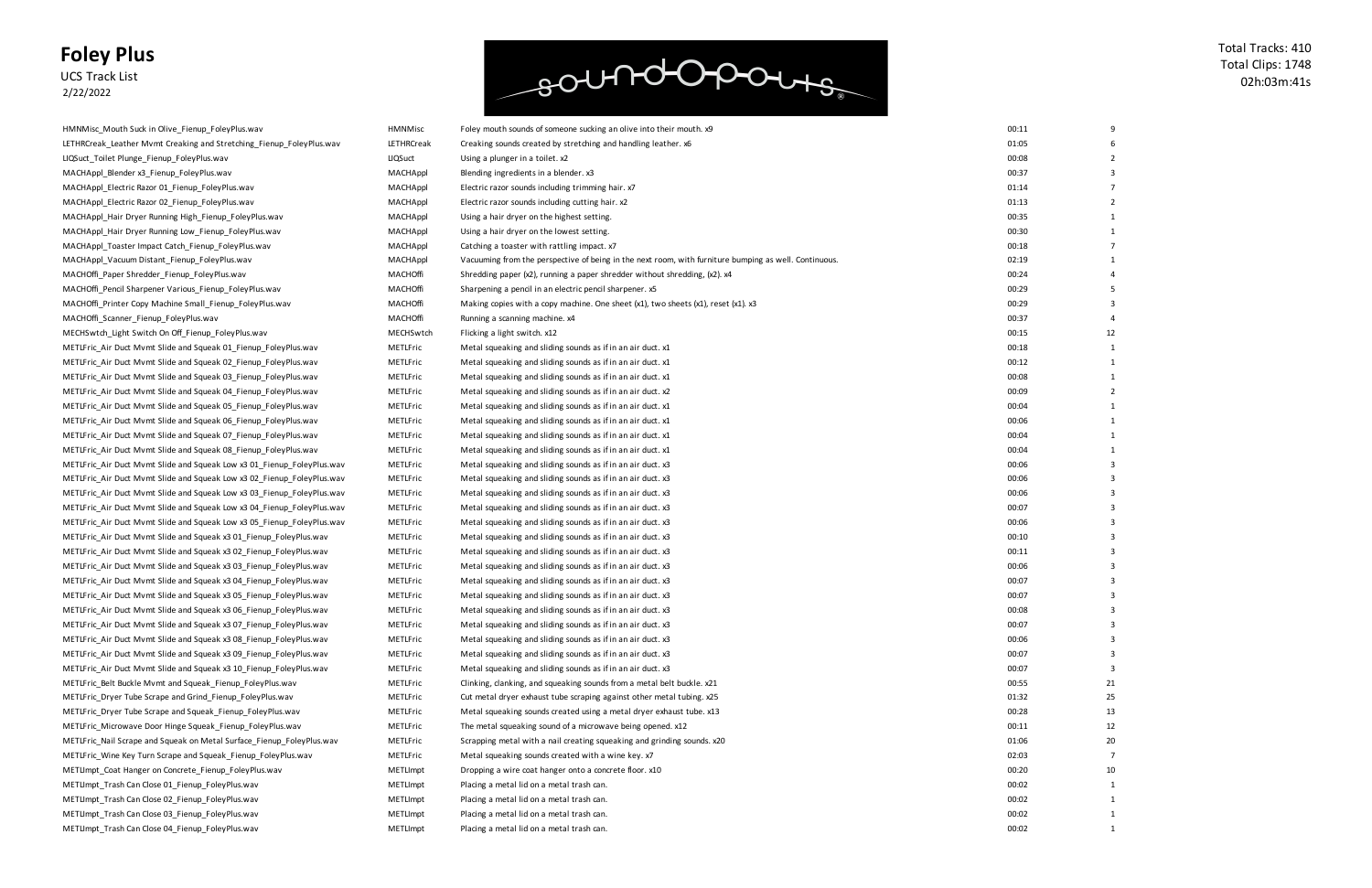#### **Foley Plus** UCS Track List

2/22/2022

# soundopours

| METLImpt_Trash Can Close 05_Fienup_FoleyPlus.wav                      |
|-----------------------------------------------------------------------|
| METLImpt_Trash Can Close 06_Fienup_FoleyPlus.wav                      |
| METLImpt_Trash Can Close 07_Fienup_FoleyPlus.wav                      |
| METLImpt_Trash Can Close 08_Fienup_FoleyPlus.wav                      |
| METLImpt_Trash Can Close 09_Fienup_FoleyPlus.wav                      |
| METLImpt_Trash Can Close 10_Fienup_FoleyPlus.wav                      |
| METLImpt_Trash Can Close 11_Fienup_FoleyPlus.wav                      |
| METLImpt_Trash Can General 01_Fienup_FoleyPlus.wav                    |
| METLImpt_Trash Can General 02_Fienup_FoleyPlus.wav                    |
| METLImpt_Trash Can General 03_Fienup_FoleyPlus.wav                    |
| METLImpt_Trash Can General 04_Fienup_FoleyPlus.wav                    |
| METLImpt_Trash Can General 05_Fienup_FoleyPlus.wav                    |
| METLImpt_Trash Can General 06_Fienup_FoleyPlus.wav                    |
| METLImpt_Trash Can General 07_Fienup_FoleyPlus.wav                    |
| METLImpt_Trash Can General 08_Fienup_FoleyPlus.wav                    |
| METLImpt Trash Can General 09 Fienup FoleyPlus.wav                    |
| METLImpt Trash Can General 10 Fienup FoleyPlus.wav                    |
| METLImpt_Trash Can General 11_Fienup_FoleyPlus.wav                    |
| METLImpt_Trash Can General 12_Fienup_FoleyPlus.wav                    |
| METLImpt Trash Can General 13 Fienup FoleyPlus.wav                    |
| METLImpt_Unknown Metal Objects Clanking_Fienup_FoleyPlus.wav          |
| METLMvmt_Flask Open Close Shake_Fienup_FoleyPlus.wav                  |
| METLMvmt_Handcuffs Mvmt 01_Fienup_FoleyPlus.wav                       |
|                                                                       |
| METLMvmt_Handcuffs Mvmt 2_Fienup_FoleyPlus.wav                        |
| METLMvmt_Metal Object Shaking Rattle Clank_Fienup_FoleyPlus.wav       |
| MTLImpt_Metal Object Clank Scrape_Ring_Fienup_FoleyPlus.wav           |
| OBJBook_Book Impacts_Fienup_FoleyPlus.wav                             |
| OBJBook_Book Pages Flutter_Fienup_FoleyPlus.wav                       |
| OBJBook_Books Drop to Ground_Fienup_FoleyPlus.wav                     |
| OBJBook_Large Book Close Hard_Fienup_FoleyPlus.wav                    |
| OBJBook_Large Book Close_Fienup_FoleyPlus.wav                         |
| OBJBook_Large Book Page Turn_Fienup_FoleyPlus.wav                     |
| OBJCon_Aluminum Can Catch Empty_Fienup_FoleyPlus.wav                  |
| OBJCon_Aluminum Can Catch Full_Fienup_FoleyPlus.wav                   |
| OBJCon Aluminum Can Drop on Linoleum Fienup FoleyPlus.wav             |
| OBJCon_Aluminum Can Grab Full_Fienup_FoleyPlus.wav                    |
| OBJCon Aluminum Can Open Tab Fienup FoleyPlus.wav                     |
| OBJCon_Aluminum Can Place on Wood 01_Fienup_FoleyPlus.wav             |
| OBJCon_Aluminum Can Place on Wood 02_Fienup_FoleyPlus.wav             |
| OBJCont Aluminum Cans Drop Fienup FoleyPlus.wav                       |
| OBJCont_Aluminum Cans Rummage 01_Fienup_FoleyPlus.wav                 |
| OBJ Cont_Aluminum Cans Rummage 02_Fienup_Foley Plus.wav               |
| OBJCont_Aluminum Cans Rummage 03_Fienup_FoleyPlus.wav                 |
| OBJCont_Bottles and Cans Pour Out of Plastic Bag_Fienup_FoleyPlus.wav |
| OBJCont_Cigarette Box Catch_Fienup_FoleyPlus.wav                      |
| OBJCont Cigarette Box Handle Fienup FoleyPlus.wav                     |
| OBJCont_Jewelry Box Close_Fienup_FoleyPlus.wav                        |
|                                                                       |
| OBJCont_Match Box Open_Fienup_FoleyPlus.wav                           |

Total Tracks: 410 Total Clips: 1748 02h:03m:41s

| 00:02 | 1                       |
|-------|-------------------------|
| 00:02 | 1                       |
| 00:03 | $\overline{1}$          |
| 00:02 | 1                       |
| 00:02 | 1                       |
| 00:02 | 1                       |
| 00:13 | 1                       |
| 00:15 | 6                       |
| 00:12 | 4                       |
| 00:04 | 1                       |
| 00:03 | 1                       |
| 00:02 | 1                       |
| 00:05 | 1                       |
| 00:02 | 1                       |
| 00:07 | $\overline{1}$          |
| 00:02 | $\mathbf{1}$            |
| 00:10 | 1                       |
| 00:05 | 1                       |
| 00:04 | 1                       |
| 00:03 | 1                       |
| 00:12 | 3                       |
| 00:52 | 14                      |
| 01:46 | 1                       |
| 00:09 | 1                       |
| 01:12 | 4                       |
| 00:44 | 11                      |
| 00:11 | 8                       |
| 00:23 | 16                      |
| 00:11 | 5                       |
| 00:04 | 3                       |
| 00:04 | 3                       |
| 00:08 | 5                       |
| 00:11 | 11                      |
| 00:18 | 22                      |
| 00:46 | 17                      |
| 00:10 | 14                      |
| 00:17 | 5                       |
| 00:10 | 13                      |
| 00:12 | 12                      |
| 00:15 | 3                       |
| 01:03 | 3                       |
| 00:36 | $\overline{\mathbf{c}}$ |
| 00:36 | 5                       |
| 00:14 | 3                       |
| 00:18 | 13                      |
| 00:30 | 9                       |
| 00:01 | 1                       |
| 00:09 | 4                       |
| 00:05 | 3                       |

| METLImpt_Trash Can Close 06_Fienup_FoleyPlus.wav                      | <b>METLImpt</b> | Placing a metal lid on a metal trash can.                                                         | 00:02 |    |
|-----------------------------------------------------------------------|-----------------|---------------------------------------------------------------------------------------------------|-------|----|
| METLImpt_Trash Can Close 07_Fienup_FoleyPlus.wav                      | METLImpt        | Placing a metal lid on a metal trash can.                                                         | 00:03 |    |
| METLImpt_Trash Can Close 08_Fienup_FoleyPlus.wav                      | <b>METLImpt</b> | Placing a metal lid on a metal trash can.                                                         | 00:02 |    |
| METLImpt_Trash Can Close 09_Fienup_FoleyPlus.wav                      | <b>METLImpt</b> | Placing a metal lid on a metal trash can.                                                         | 00:02 |    |
| METLImpt_Trash Can Close 10_Fienup_FoleyPlus.wav                      | <b>METLImpt</b> | Placing a metal lid on a metal trash can.                                                         | 00:02 |    |
| METLImpt_Trash Can Close 11_Fienup_FoleyPlus.wav                      | <b>METLImpt</b> | Clanging a metal trash can lid on a metal trash can.                                              | 00:13 |    |
| METLImpt_Trash Can General 01_Fienup_FoleyPlus.wav                    | <b>METLImpt</b> | Miscellaneous sounds related to handling a metal trash can. x6                                    | 00:15 |    |
| METLImpt_Trash Can General 02_Fienup_FoleyPlus.wav                    | <b>METLImpt</b> | Miscellaneous sounds related to handling a metal trash can. x4                                    | 00:12 |    |
| METLImpt_Trash Can General 03_Fienup_FoleyPlus.wav                    | <b>METLImpt</b> | Fumbling the lid of a metal trash can.                                                            | 00:04 |    |
| METLImpt_Trash Can General 04_Fienup_FoleyPlus.wav                    | <b>METLImpt</b> | Putting the lid on a metal trash can.                                                             | 00:03 |    |
| METLImpt_Trash Can General 05_Fienup_FoleyPlus.wav                    | <b>METLImpt</b> | Putting on the lid of a metal trash can.                                                          | 00:02 |    |
| METLImpt_Trash Can General 06_Fienup_FoleyPlus.wav                    | <b>METLImpt</b> | Fumbling the lid of a metal trash can.                                                            | 00:05 |    |
| METLImpt_Trash Can General 07_Fienup_FoleyPlus.wav                    | <b>METLImpt</b> | Clanging the lid on a metal trash can.                                                            | 00:02 |    |
| METLImpt_Trash Can General 08_Fienup_FoleyPlus.wav                    | <b>METLImpt</b> | Fumbling the lid of a metal trash can.                                                            | 00:07 |    |
| METLImpt_Trash Can General 09_Fienup_FoleyPlus.wav                    | <b>METLImpt</b> | Forcefully putting the lid on a metal trash can.                                                  | 00:02 |    |
| METLImpt_Trash Can General 10_Fienup_FoleyPlus.wav                    | <b>METLImpt</b> | Fumbling the lid of a metal trash can.                                                            | 00:10 |    |
| METLImpt_Trash Can General 11_Fienup_FoleyPlus.wav                    | <b>METLImpt</b> | Fumbling the lid of a metal trash can.                                                            | 00:05 |    |
| METLImpt_Trash Can General 12_Fienup_FoleyPlus.wav                    | <b>METLImpt</b> | Fumbling the lid of a metal trash can.                                                            | 00:04 |    |
| METLImpt_Trash Can General 13_Fienup_FoleyPlus.wav                    | <b>METLImpt</b> | Putting the lid on a metal trash can.                                                             | 00:03 |    |
| METLImpt_Unknown Metal Objects Clanking_Fienup_FoleyPlus.wav          | <b>METLImpt</b> | Some kind of metal hitting some kind of other metal. Origins unknown. x3                          | 00:12 |    |
| METLMvmt_Flask Open Close Shake_Fienup_FoleyPlus.wav                  | METLMvmt        | Opening, closing, handling, and clanking of a metal alcohol flask. x 14                           | 00:52 |    |
| METLMvmt_Handcuffs Mvmt 01_Fienup_FoleyPlus.wav                       | METLMvmt        | Foley sounds opening, closing, and jiggling metal hand cuffs.                                     | 01:46 |    |
| METLMvmt Handcuffs Mvmt 2 Fienup FoleyPlus.wav                        | METLMvmt        | Foley sounds opening, closing, and jiggling metal hand cuffs.                                     | 00:09 |    |
| METLMvmt_Metal Object Shaking Rattle Clank_Fienup_FoleyPlus.wav       | METLMvmt        | Metal object clanking and rattling. x4                                                            | 01:12 |    |
| MTLImpt_Metal Object Clank Scrape_Ring_Fienup_FoleyPlus.wav           | <b>METLImpt</b> | Metal impact sounds producing a ringing sound including scraping, hitting, clanging together. x11 | 00:44 | 11 |
| OBJBook_Book Impacts_Fienup_FoleyPlus.wav                             | <b>OBJ Book</b> | Light impact on a paper-back book with pages rustling. x8                                         | 00:11 |    |
| OBJBook_Book Pages Flutter_Fienup_FoleyPlus.wav                       | <b>OBJ Book</b> | Fluttering the pages of a book. x16                                                               | 00:23 |    |
| OBJBook_Books Drop to Ground_Fienup_FoleyPlus.wav                     | <b>OBJ Book</b> | Dropping several books on carpet. x5                                                              | 00:11 |    |
| OBJBook_Large Book Close Hard_Fienup_FoleyPlus.wav                    | <b>OBJ Book</b> | Slamming a heavy, leather bound book shut, with a thud. x3                                        | 00:04 |    |
| OBJBook_Large Book Close_Fienup_FoleyPlus.wav                         | <b>OBJ Book</b> | Closing a large leather-bound book with pages fluttering. x3                                      | 00:04 |    |
| OBJBook_Large Book Page Turn_Fienup_FoleyPlus.wav                     | <b>OBJ Book</b> | Turning multiple pages in a very large book. x5                                                   | 00:08 |    |
| OBJCon_Aluminum Can Catch Empty_Fienup_FoleyPlus.wav                  | <b>OBJCont</b>  | Catching an empty aluminum soda can. x11                                                          | 00:11 | 11 |
| OBJCon_Aluminum Can Catch Full_Fienup_FoleyPlus.wav                   | <b>OBJCont</b>  | Catching a full aluminum can of soda. x22                                                         | 00:18 | 22 |
| OBJCon_Aluminum Can Drop on Linoleum_Fienup_FoleyPlus.wav             | <b>OBJCont</b>  | An empty aluminum soda can landing and bouncing on a linoleum kitchen floor. x17                  | 00:46 | 17 |
| OBJCon Aluminum Can Grab Full Fienup FoleyPlus.wav                    | <b>OBJCont</b>  | Grabbing a full aluminum soda can from a wooden table. x14                                        | 00:10 | 14 |
| OBJCon Aluminum Can Open Tab Fienup FoleyPlus.wav                     | <b>OBJCont</b>  | Opening an aluminum soda can. x5                                                                  | 00:17 |    |
| OBJCon Aluminum Can Place on Wood 01 Fienup FoleyPlus.wav             | <b>OBJCont</b>  | Placing a full aluminum can of soda on a wooden table. x13                                        | 00:10 | 13 |
| OBJCon_Aluminum Can Place on Wood 02_Fienup_FoleyPlus.wav             | <b>OBJ Cont</b> | Placing a full aluminum soda can on a wooden table. x12                                           | 00:12 | 12 |
| OBJCont Aluminum Cans Drop Fienup FoleyPlus.wav                       | <b>OBJCont</b>  | Dropping a bunch of aluminum cans onto a pile of aluminum cans. x3                                | 00:15 |    |
| OBJCont_Aluminum Cans Rummage 01_Fienup_FoleyPlus.wav                 | <b>OBJ Cont</b> | Rummaging through a pile of aluminum soda cans. x3                                                | 01:03 |    |
| OBJCont_Aluminum Cans Rummage 02_Fienup_FoleyPlus.wav                 | <b>OBJ Cont</b> | Rummaging through a pile of aluminum cans. x2                                                     | 00:36 |    |
| OBJCont_Aluminum Cans Rummage 03_Fienup_FoleyPlus.wav                 | <b>OBJCont</b>  | Aggressively rummaging through a pile of aluminum cans. x5                                        | 00:36 |    |
| OBJCont_Bottles and Cans Pour Out of Plastic Bag_Fienup_FoleyPlus.wav | <b>OBJCont</b>  | Dumping bottles and cans out of a plastic bag onto a pile of other containers. x3                 | 00:14 |    |
| OBJCont Cigarette Box Catch Fienup FoleyPlus.wav                      | <b>OBJ Cont</b> | Catching a half full box of cigarettes. x13                                                       | 00:18 | 13 |
| OBJCont Cigarette Box Handle Fienup FoleyPlus.wav                     | <b>OBJCont</b>  | Handling a box of cigarettes, including opening, closing, pulling out cigarette. x9               | 00:30 |    |
| OBJCont_Jewelry Box Close_Fienup_FoleyPlus.wav                        | <b>OBJCont</b>  | Closing a small jewelry box, such as a ring box. x1                                               | 00:01 |    |
| OBJCont_Match Box Open_Fienup_FoleyPlus.wav                           | OBJCont         | Opening and closing a box of matches, then pulling several out. x4                                | 00:09 |    |
| OBJCont_Match Box Shake_Fienup_FoleyPlus.wav                          | <b>OBJCont</b>  | Shaking a box of matches. x3                                                                      | 00:05 |    |

METLImpt Placing a metal lid on a metal trash can.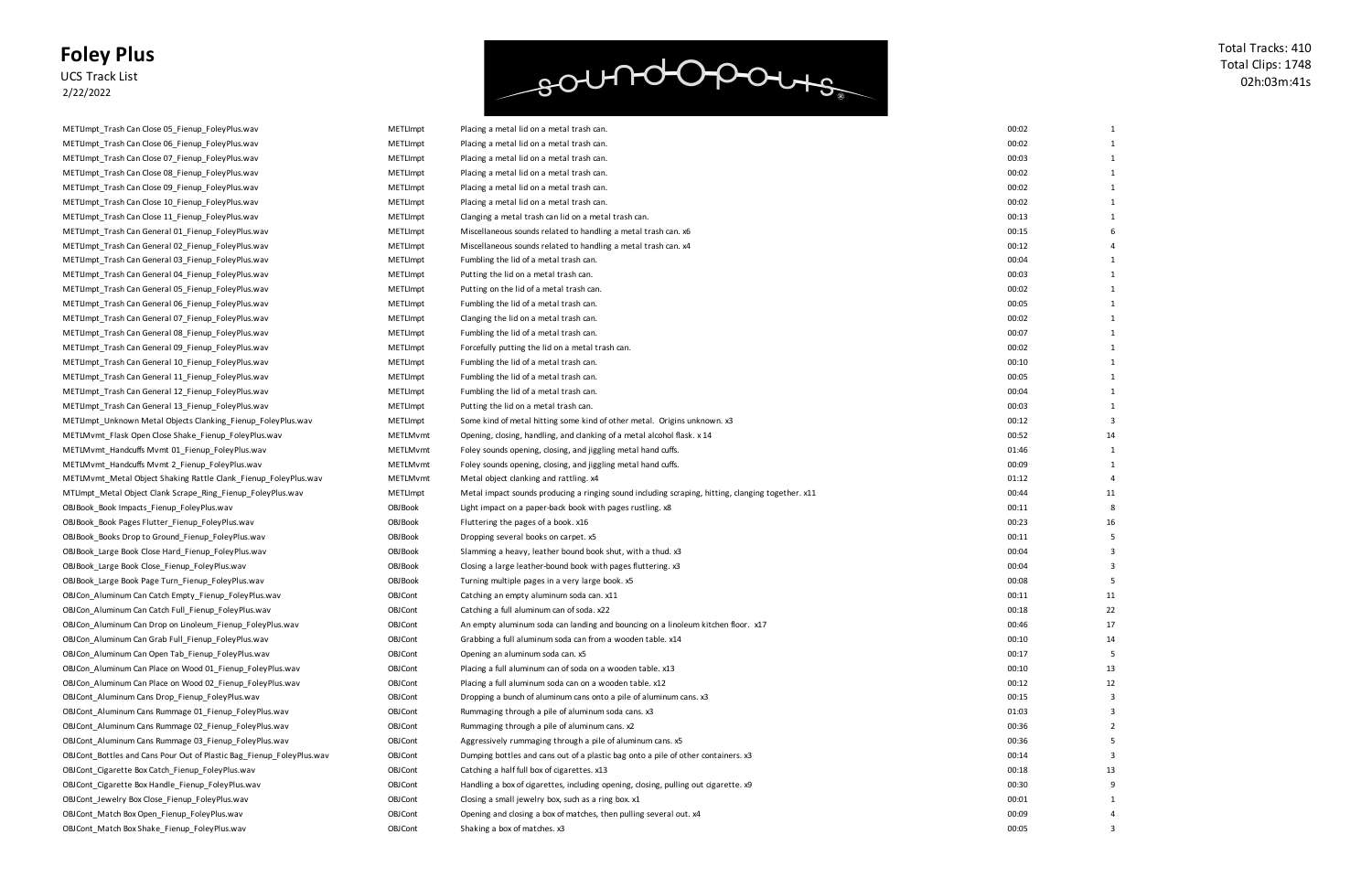#### **Foley Plus** UCS Track List

2/22/2022

### soundopours

| OBJCont_Plastic Jar Lid Twisting_Fienup_FoleyPlus.wav              |
|--------------------------------------------------------------------|
| OBJCont_Plastic Makeup Case Close_Fienup_FoleyPlus.wav             |
| OBJCont_Plastic Makeup Case Open_Fienup_FoleyPlus.wav              |
| OBJ Cont_Plastic Makeup Case Toss In Purse_Fienup_FoleyPlus.wav    |
| OBJ Cont_Plastic Medication Bottle Drop_Fienup_FoleyPlus.wav       |
| OBJ Cont Plastic Soda Bottle Catch Empty Fienup Foley Plus. wav    |
| OBJCont_Plastic Soda Bottle Catch Full_Fienup_FoleyPlus.wav        |
| OBJCont_Plastic Soda Bottle Grab Full_Fienup_FoleyPlus.wav         |
| OBJ Cont_Plastic Soda Bottle Open Carbonation_Fienup_FoleyPlus.wav |
| OBJ Cont Plastic Vitamin Bottle Shake Fienup Foley Plus.wav        |
| OBJCont Shampoo Bottle Pump Fienup FoleyPlus.wav                   |
| OBJFurn_Chair Rolling on Hard Surface_Fienup_FoleyPlus.wav         |
| OBJFurn_Couch Movement Leather_Fienup_FoleyPlus.wav                |
| OBJFurn_Couch Sit and Shift_Fienup_FoleyPlus.wav                   |
| OBJHsehld_Aerosol Spray Paint Shake_Fienup_FoleyPlus.wav           |
| OBJHsehld_Aerosol Spray_Fienup_FoleyPlus.wav                       |
| OBJHsehld Coffee Pot Pick Up, Put Down Fienup FoleyPlus.wav        |
| OBJHsehld_Lathering Shampoo in Hair_Fienup_FoleyPlus.wav           |
| OBJHsehld_Nail Clippers Cutting_Fienup_FoleyPlus.wav               |
| OBJKey_Car Keys in Ignition_Fienup_FoleyPlus.wav                   |
| OBJKey_Handling Set of House Keys_Fienup_FoleyPlus.wav             |
| OBJMed_Hospital Curtain Open, Close_Fienup_FoleyPlus.wav           |
| OBJMisc_Acoustic Guitar Handling_Fienup_FoleyPlus.wav              |
| OBJMisc_Shoe Impact Wood Floor_Fienup_FoleyPlus.wav                |
| OBJMisc_Video Game Controller Button Clicks_Fienup_FoleyPlus.wav   |
| OBJUmbr_Operation and Mvmt 01_Fienup_FoleyPlus.wav                 |
| OBJUmbr_Operation and Mvmt 02_Fienup_FoleyPlus.wav                 |
| OBJWrite_Pencil Break in Half_Fienup_FoleyPlus.wav                 |
| OBJWrite_Pencil Break Tip_Fienup_FoleyPlus.wav                     |
| OBJZipr_Backpack Unzip Slowly_Fienup_FoleyPlus.wav                 |
| OBJZipr_Leather Purse Various_Fienup_FoleyPlus.wav                 |
| OBJZipr Rattle Generic Fienup FoleyPlus.wav                        |
| OBJZipr_Tennis Racquet Cover Rattle_Fienup_FoleyPlus.wav           |
| OBJZipr_Tennis Racquet Cover_Fienup_FoleyPlus.wav                  |
| OBJZipr_Zipper 01 Fast_Fienup_FoleyPlus.wav                        |
| OBJZipr_Zipper 01 Medium_Fienup_FoleyPlus.wav                      |
| PAPRFric Money Slide on Counter Fienup FoleyPlus.wav               |
| PAPRFric_Push Papers Across Floor_Fienup_FoleyPlus.wav             |
| PAPRHndl Bag Mymt Fienup FoleyPlus.wav                             |
| PAPRHndl Folder or Magazine Movement Fienup FoleyPlus.wav          |
| PAPRHndl_Maps or Blueprints 01_Fienup_FoleyPlus.wav                |
| PAPRHndl_Maps or Blueprints 02_Fienup_FoleyPlus.wav                |
| PAPRHndl Money Count Fienup FoleyPlus.wav                          |
| PAPRHndl Money Handle Crinkle 01 Fienup FoleyPlus.wav              |
| PAPRHndl_Money Handle Crinkle 02_Fienup_FoleyPlus.wav              |
| PAPRHndl Money Handle Crinkle 03 Fienup FoleyPlus.wav              |
| PAPRHndl_Money Handle Crinkle 04_Fienup_FoleyPlus.wav              |
| PAPRHndl Money Handle Crinkle 05 Fienup FoleyPlus.wav              |
| PAPRHndl Money Handle Crinkle 06 Fienup FoleyPlus.wav              |

Total Tracks: 410 Total Clips: 1748 02h:03m:41s

| 00:09 | 4              |
|-------|----------------|
| 00:03 | 4              |
| 00:02 | 3              |
| 00:01 | 1              |
| 00:08 | 5              |
| 00:07 | 8              |
| 00:19 | 12             |
| 00:06 | 5              |
| 00:11 | 3              |
| 00:03 | 3              |
| 00:05 | 5              |
| 00:28 | 8              |
| 00:15 | 3              |
| 00:46 | 14             |
| 00:16 | 5              |
| 00:14 | 4              |
| 00:19 | 9              |
| 00:30 | 2              |
| 00:04 | 5              |
| 00:43 | 16             |
| 01:12 | 25             |
| 00:22 | 10             |
| 00:17 | 1              |
| 00:04 | 4              |
| 00:29 | 1              |
| 00:48 | 10             |
| 00:16 | 3              |
| 00:01 | 2              |
| 00:01 | 2              |
| 00:19 | 4              |
| 00:17 | 11             |
| 00:01 | 1              |
| 00:06 | 1              |
| 00:06 | 6              |
| 00:06 | 7              |
| 00:04 | 4              |
| 00:04 | 4              |
| 00:34 | 13             |
| 00:22 | 8              |
| 00:07 | 2              |
| 00:07 | 1              |
| 00:26 | 4              |
| 00:12 | $\mathbf{1}$   |
| 00:05 | 4              |
| 00:15 | 6              |
| 00:13 | $\overline{2}$ |
| 00:27 | 1              |
| 00:25 | $\overline{1}$ |
| 00:11 | 6              |

| OBJCont_Plastic Makeup Case Close_Fienup_FoleyPlus.wav            | <b>OBJ Cont</b> | Closing a plastic makeup case. x4                                                    | 00:03 |    |
|-------------------------------------------------------------------|-----------------|--------------------------------------------------------------------------------------|-------|----|
| OBJCont Plastic Makeup Case Open Fienup FoleyPlus.wav             | <b>OBJ Cont</b> | Opening a plastic makeup case. x3                                                    | 00:02 |    |
| OBJCont_Plastic Makeup Case Toss In Purse_Fienup_FoleyPlus.wav    | <b>OBJCont</b>  | Tossing a plastic makeup case in a purse. x1                                         | 00:01 |    |
| OBJCont_Plastic Medication Bottle Drop_Fienup_FoleyPlus.wav       | <b>OBJCont</b>  | Dropping an empty plastic medication bottle on medium carpet. x5                     | 00:08 |    |
| OBJCont_Plastic Soda Bottle Catch Empty_Fienup_FoleyPlus.wav      | <b>OBJCont</b>  | Sound of catching an empty plastic soda bottle. x8                                   | 00:07 |    |
| OBJCont_Plastic Soda Bottle Catch Full_Fienup_FoleyPlus.wav       | <b>OBJCont</b>  | Catching a plastic soda bottle full of soda. x12                                     | 00:19 |    |
| OBJCont_Plastic Soda Bottle Grab Full_Fienup_FoleyPlus.wav        | <b>OBJCont</b>  | Aggressively grabbing a full plastic 20oz soda bottle with a little fizz sound. x5   | 00:06 |    |
| OBJCont_Plastic Soda Bottle Open Carbonation_Fienup_FoleyPlus.wav | <b>OBJ Cont</b> | Twisting the cap on a 20oz plastic soda bottle, releasing pressure, causing fizz. x3 | 00:11 |    |
| OBJCont_Plastic Vitamin Bottle Shake_Fienup_FoleyPlus.wav         | <b>OBJCont</b>  | Shaking a plastic bottle containing cat treats. x3                                   | 00:03 |    |
| OBJCont Shampoo Bottle Pump Fienup FoleyPlus.wav                  | <b>OBJCont</b>  | Pumping a plastic shampoo bottle. x5                                                 | 00:05 |    |
| OBJFurn_Chair Rolling on Hard Surface_Fienup_FoleyPlus.wav        | OBJFurn         | An office chair rolling on a hard surface like wood. x8                              | 00:28 |    |
| OBJFurn_Couch Movement Leather_Fienup_FoleyPlus.wav               | OBJFurn         | Two people moving on a leather couch. x3                                             | 00:15 |    |
| OBJFurn_Couch Sit and Shift_Fienup_FoleyPlus.wav                  | OBJFurn         | Foley - Sitting or shifting on a couch with clothing movement. x14                   | 00:46 |    |
| OBJHsehld_Aerosol Spray Paint Shake_Fienup_FoleyPlus.wav          | OBJHsehld       | Shaking an aerosol spray paint can. x5                                               | 00:16 |    |
| OBJHsehld_Aerosol Spray_Fienup_FoleyPlus.wav                      | OBJHsehld       | Spraying an aerosol paint can. x4                                                    | 00:14 |    |
| OBJHsehld_Coffee Pot Pick Up, Put Down_Fienup_FoleyPlus.wav       | OBJHsehld       | Picking up and putting down a coffee pot from a coffee maker. x9                     | 00:19 |    |
| OBJHsehld_Lathering Shampoo in Hair_Fienup_FoleyPlus.wav          | OBJHsehld       | Lathering hair with soapy shampoo. x2                                                | 00:30 |    |
| OBJHsehld_Nail Clippers Cutting_Fienup_FoleyPlus.wav              | OBJHsehld       | Using nail clippers on finger nails. x5                                              | 00:04 |    |
| OBJKey_Car Keys in Ignition_Fienup_FoleyPlus.wav                  | OBJKey          | Putting keys into and pulling out of a car ignition. 2001 Volkswagen Jetta. x16      | 00:43 | 16 |
| OBJKey_Handling Set of House Keys_Fienup_FoleyPlus.wav            | OBJKey          | Foley of handling metal house and car keys. x25                                      | 01:12 | 25 |
| OBJMed_Hospital Curtain Open, Close_Fienup_FoleyPlus.wav          | OBJMed          | Pulling a hospital curtain along its track. x10                                      | 00:22 | 10 |
| OBJMisc_Acoustic Guitar Handling_Fienup_FoleyPlus.wav             | <b>OBJMisc</b>  | Handling an acoustic guitar. Picking up and putting down, bumping. Continuous.       | 00:17 |    |
| OBJMisc_Shoe Impact Wood Floor_Fienup_FoleyPlus.wav               | OBJMisc         | Tossing a shoe onto a wooden floor. x4                                               | 00:04 |    |
| OBJMisc_Video Game Controller Button Clicks_Fienup_FoleyPlus.wav  | OBJMisc         | Pushing the buttons on a Playstation 2 video game controller.                        | 00:29 |    |
| OBJUmbr_Operation and Mvmt 01_Fienup_FoleyPlus.wav                | OBJUmbr         | Umbrella Foley sounds including rattling as if windy, opening, dropping, etc. x10    | 00:48 |    |
| OBJUmbr_Operation and Mvmt 02_Fienup_FoleyPlus.wav                | <b>OBJUmbr</b>  | Foley of someone struggling to open or close an umbrella. x3                         | 00:16 |    |
| OBJWrite_Pencil Break in Half_Fienup_FoleyPlus.wav                | OBJWrite        | Breaking a pencil tip. x2                                                            | 00:01 |    |
| OBJWrite_Pencil Break Tip_Fienup_FoleyPlus.wav                    | OBJWrite        | Breaking the tip of a pencil. x1                                                     | 00:01 |    |
| OBJZipr_Backpack Unzip Slowly_Fienup_FoleyPlus.wav                | OBJZipr         | Handling and unzipping a leather backpack. x4                                        | 00:19 |    |
| OBJZipr_Leather Purse Various_Fienup_FoleyPlus.wav                | OBJZipr         | Zipping the zipper on a leather purse. x11                                           | 00:17 |    |
| OBJZipr_Rattle Generic_Fienup_FoleyPlus.wav                       | OBJZipr         | Rattling a zipper without zipping it Foley. x2                                       | 00:01 |    |
| OBJZipr_Tennis Racquet Cover Rattle_Fienup_FoleyPlus.wav          | OBJZipr         | Rattling or jingling the zipper on a tennis racquet cover.                           | 00:06 |    |
| OBJZipr_Tennis Racquet Cover_Fienup_FoleyPlus.wav                 | OBJZipr         | Zipping the zipper on a tennis racquet cover. x6                                     | 00:06 |    |
| OBJZipr_Zipper 01 Fast_Fienup_FoleyPlus.wav                       | OBJZipr         | Zipping a zipper like a zinger. x7                                                   | 00:06 |    |
| OBJZipr_Zipper 01 Medium_Fienup_FoleyPlus.wav                     | OBJZipr         | Zipping a zipper slowly. x4                                                          | 00:04 |    |
| PAPRFric_Money Slide on Counter_Fienup_FoleyPlus.wav              | PAPRFric        | Sliding paper money on a counter. x4                                                 | 00:04 |    |
| PAPRFric_Push Papers Across Floor_Fienup_FoleyPlus.wav            | PAPRFric        | Pushing crumpled up paper across a wooden floor. x13                                 | 00:34 | 13 |
| PAPRHndl Bag Mvmt Fienup FoleyPlus.wav                            | PAPRHndl        | Pulling a liquor bottle or other item out of a paper bag. x8                         | 00:22 |    |
| PAPRHndl_Folder or Magazine Movement_Fienup_FoleyPlus.wav         | PAPRHndl        | Opening a folder, and handling noises. x2                                            | 00:07 |    |
| PAPRHndl Maps or Blueprints 01 Fienup FoleyPlus.wav               | PAPRHndl        | Foley of large, heavy-duty paper such as maps or blueprints. Continuous.             | 00:07 |    |
| PAPRHndl_Maps or Blueprints 02_Fienup_FoleyPlus.wav               | PAPRHndl        | Foley of large, heavy-duty paper such as maps or blueprints. x4                      | 00:26 |    |
| PAPRHndl Money Count Fienup FoleyPlus.wav                         | PAPRHndl        | Counting paper money. x1                                                             | 00:12 |    |
| PAPRHndl Money Handle Crinkle 01 Fienup FoleyPlus.wav             | PAPRHndl        | Picking up or handling money or similar paper. x4                                    | 00:05 |    |
| PAPRHndl Money Handle Crinkle 02 Fienup FoleyPlus.wav             | PAPRHndl        | Picking up or handling money or similar paper. x6                                    | 00:15 |    |
| PAPRHndl_Money Handle Crinkle 03_Fienup_FoleyPlus.wav             | PAPRHndl        | Picking up or handling money or similar paper. x2                                    | 00:13 |    |
| PAPRHndl_Money Handle Crinkle 04_Fienup_FoleyPlus.wav             | PAPRHndl        | Picking up or handling money or similar paper.                                       | 00:27 |    |
| PAPRHndl_Money Handle Crinkle 05_Fienup_FoleyPlus.wav             | PAPRHndl        | Picking up or handling money or similar paper. x1                                    | 00:25 |    |
| PAPRHndl_Money Handle Crinkle 06_Fienup_FoleyPlus.wav             | PAPRHndl        | Picking up or handling money or similar paper. x6                                    | 00:11 |    |
|                                                                   |                 |                                                                                      |       |    |

OBJCont Twisting the lid of a plastic container such as a peanut butter jar. x4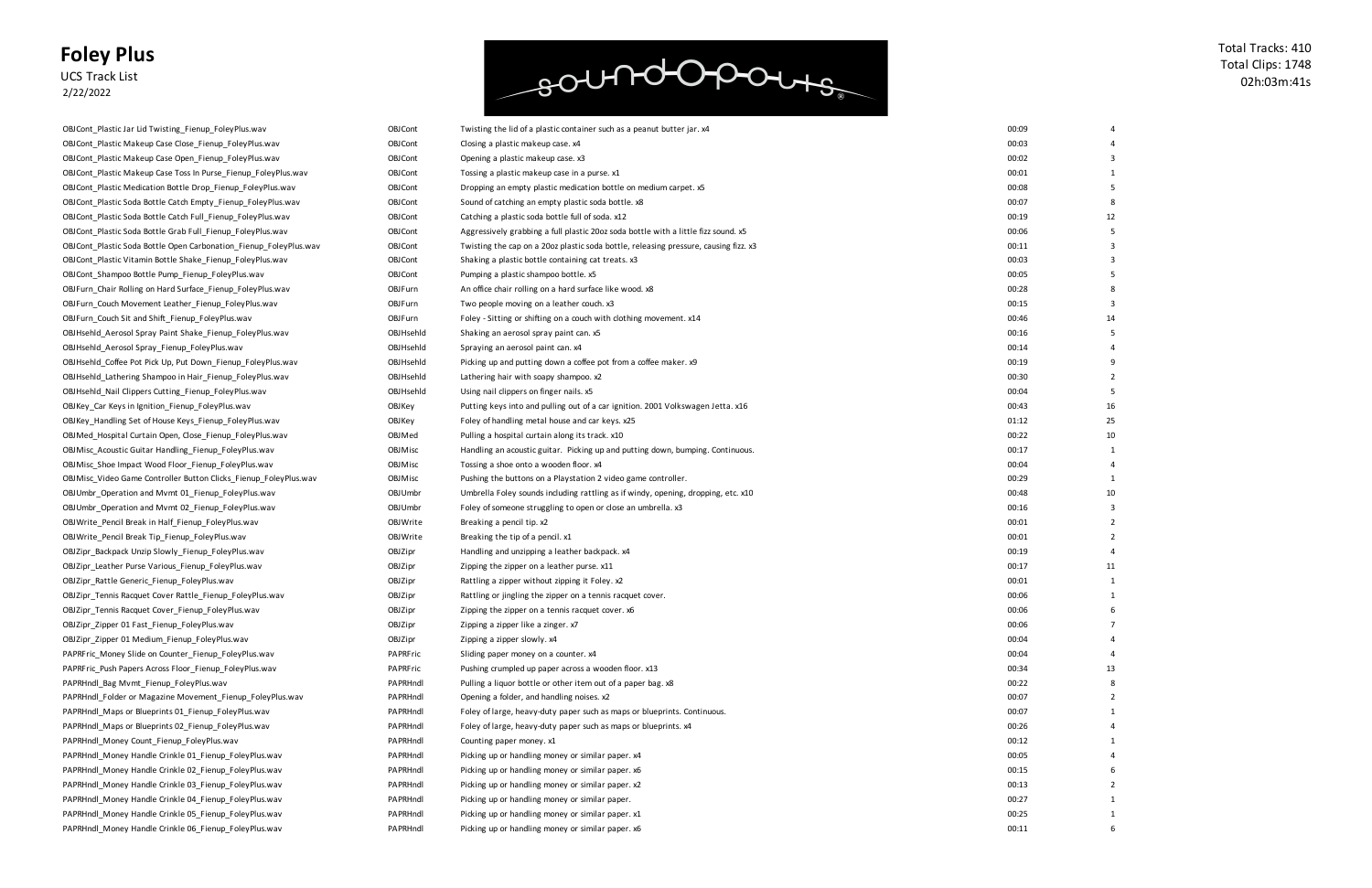UCS Track List 2/22/2022

VEHBike\_Bicycle Pedal\_Fienup\_FoleyPlus.wav discussed a bicycle with noise or tire noise or tire noise or tire n VEHBike\_Bicycle Put Down\_Fienup\_FoleyPlus.wav down and leaning it against a bicycle down and leaning views a v VEHDoor\_Car 2001 VW Jetta Door Close\_Fienup\_FoleyPlus.wav V VEHDoor\_Car Door Open, Exit, Chime\_Fienup\_FoleyPlus.wav vith warning a care with w VEHMech\_Car Door Lock INT\_Fienup\_FoleyPlus.wav versus care in 1970's Car door in 1970's Car door in 1970's Ca VEHMech\_Car Enter, Door Close, Seatbelt\_Fienup\_FoleyPlus.wav VEHMech Entering a car (x1), putting on seatbelt (x1), taking seatbelt off (x1). x3

soundopours

| 00:18 | 3                       |
|-------|-------------------------|
| 00:14 | $\overline{c}$          |
| 00:04 | 5                       |
| 00:21 | 4                       |
| 00:31 | 3                       |
| 00:17 | 5                       |
| 00:10 | 5                       |
| 00:16 | 6                       |
| 00:22 | 5                       |
| 00:04 | 8                       |
| 00:46 | 13                      |
| 00:14 | 1                       |
| 00:11 | 1                       |
| 00:08 | 1                       |
| 00:11 | $\overline{\mathbf{c}}$ |
| 00:31 | $\overline{2}$          |
| 00:12 | 1                       |
| 00:17 | 1                       |
| 00:32 | 1                       |
| 00:13 | 3                       |
| 00:17 | $\mathbf 1$             |
| 00:18 | 1                       |
| 00:12 | 3                       |
| 00:05 | 1                       |
| 00:12 | 5                       |
| 00:23 | 15                      |
| 00:03 | $\overline{\mathbf{c}}$ |
| 00:50 | $\overline{2}$          |
| 00:09 | $\overline{2}$          |
| 00:20 | 1                       |
| 00:25 | 9                       |
| 00:06 | 8                       |
| 00:16 | 18                      |
| 00:05 | 9                       |
| 00:08 | 7                       |
| 00:27 | 11                      |
| 00:04 | 1                       |
| 00:02 | 1                       |
| 00:25 | 22                      |
| 00:15 | 1                       |
| 01:23 | 29                      |
| 00:29 | 12                      |
| 54:28 | 1649                    |
| 01:44 | 1                       |
| 00:14 | 5                       |
| 00:01 | 1                       |
| 00:21 | 2                       |
| 00:03 | 3                       |
| 00:20 | 3                       |

| PAPRHndl Money Handle Crinkle 07_Fienup_FoleyPlus.wav           | PAPRHndl        | Picking up or handling money or similar paper. x3                                                       | 00:18   |           |
|-----------------------------------------------------------------|-----------------|---------------------------------------------------------------------------------------------------------|---------|-----------|
| PAPRHndl_Money Handle Crinkle 08_Fienup_FoleyPlus.wav           | PAPRHndl        | Picking up or handling money or similar paper. x2                                                       | 00:14   |           |
| PAPRHndl Money Put Down on Hard Surface Fienup FoleyPlus.wav    | PAPRHndl        | Placing paper money on a wooden counter. x5                                                             | 00:04   |           |
| PAPRHndl_Newspaper Turn Pages_Fienup_FoleyPlus.wav              | PAPRHndl        | Foley of opening or flipping pages in a newspaper. x4                                                   | 00:21   |           |
| PAPRHndl Sheet Mvmt Large Thick Fienup FoleyPlus.wav            | PAPRHndl        | Foley of large, thick paper like blueprints or maps. x3                                                 | 00:31   |           |
| PAPRHndl_Sheet Mvmt Various_Fienup_FoleyPlus.wav                | PAPRHndl        | Handling a sheet of paper by crumpling, crinkling, and throwing. x5                                     | 00:17   |           |
| PAPRImpt_Cardboard Crash 01_Fienup_FoleyPlus.wav                | PAPRImpt        | Cardboard boxes falling down. x5                                                                        | 00:10   |           |
| PAPRImpt_Cardboard Crash 02_Fienup_FoleyPlus.wav                | PAPRImpt        | Cardboard boxes falling down. x6                                                                        | 00:16   |           |
| PAPRImpt_Cardboard Crash and Shuffle_Fienup_FoleyPlus.wav       | PAPRImpt        | Moving cardboard boxes around. x5                                                                       | 00:22   |           |
| PLASImpt_Plastic Cup Tapping_Fienup_FoleyPlus.wav               | PLASImpt        | Tapping a plastic cup with a plastic pen. x8                                                            | 00:04   |           |
| PLASImpt Plastic Cup Thrown on Linoleum Fienup FoleyPlus.wav    | PLASImpt        | Throwing a plastic cup on a linoleum floor, bouncing around with nice, natural kitchen reverb. x13      | 00:46   |           |
| PLASMvmt_Sheet Plastic Crinkle Heavy 01_Fienup_FoleyPlus.wav    | PLASMvmt        | Heavily shaking, crinkling and rustling a heavy-duty plastic bag. x1                                    | 00:14   |           |
| PLASMvmt_Sheet Plastic Crinkle Heavy 02_Fienup_FoleyPlus.wav    | PLASMvmt        | Heavily shaking, crinkling and rustling a heavy-duty plastic bag. x1                                    | 00:11   |           |
| PLASMvmt_Sheet Plastic Crinkle Heavy 03_Fienup_FoleyPlus.wav    | PLASMvmt        | Heavily shaking, crinkling and rustling a heavy-duty plastic bag. x1                                    | 00:08   |           |
| PLASMvmt_Sheet Plastic Crinkle Heavy 04_Fienup_FoleyPlus.wav    | PLASMvmt        | Heavily shaking, crinkling and rustling a heavy-duty plastic bag. x2                                    | 00:11   |           |
| PLASMvmt Sheet Plastic Crinkle Light 01 Fienup FoleyPlus.wav    | PLASMvmt        | Crinkling a heavy-duty plastic bag lightly. x2                                                          | 00:31   |           |
| PLASMvmt_Sheet Plastic Crinkle Light 02_Fienup_FoleyPlus.wav    | PLASMvmt        | Lightly crinkling and rustling a heavy-duty plastic bag. x1                                             | 00:12   |           |
| PLASMvmt_Sheet Plastic Crinkle Light 03_Fienup_FoleyPlus.wav    | PLASMvmt        | Lightly crinkling and rustling a heavy-duty plastic bag. x1                                             | 00:17   |           |
| PLASMvmt_Sheet Plastic Crinkle Light 04_Fienup_FoleyPlus.wav    | PLASMvmt        | Lightly shaking, crinkling and rustling a heavy-duty plastic bag. x1                                    | 00:32   |           |
| PLASMvmt_Sheet Plastic Crinkle Medium 01_Fienup_FoleyPlus.wav   | PLASMvmt        | Crinkling and rustling a heavy-duty plastic bag. x3                                                     | 00:13   |           |
| PLASMvmt Sheet Plastic Crinkle Medium 02 Fienup FoleyPlus.wav   | PLASMvmt        | Crinkling and rustling a heavy-duty plastic bag. x1                                                     | 00:17   |           |
| PLASMvmt_Sheet Plastic Crinkle Medium 03_Fienup_FoleyPlus.wav   | PLASMvmt        | Crinkling and rustling a heavy-duty plastic bag. x1                                                     | 00:18   |           |
| PLASMvmt_Sheet Plastic Crinkle Medium 04_Fienup_FoleyPlus.wav   | PLASMvmt        | Shaking, crinkling and rustling a heavy-duty plastic bag. x3                                            | 00:12   |           |
| PLASMvmt_Sheet Plastic Crinkle Medium 05_Fienup_FoleyPlus.wav   | PLASMvmt        | Shaking, crinkling and rustling a heavy-duty plastic bag. x1                                            | 00:05   |           |
| ROPEMvmt_Tie Knot_Fienup_FoleyPlus.wav                          | ROPEMvmt        | Tying a knot with a rope. x5                                                                            | 00:12   |           |
| RUBRFric_Inner Tube Stretch Squeak_Fienup_FoleyPlus.wav         | RUBRFric        | Stretching and farting sounds made with rubber. x15                                                     | 00:23   |           |
| RUBRMvmt_Bicycle Inner Tube Pull From Tire_Fienup_FoleyPlus.wav | <b>RUBRMvmt</b> | Pulling a rubber inner tube out of a bicycle wheel. x2                                                  | 00:03   |           |
| RUBRMvmt_Latex Gloves Mvmt 01_Fienup_FoleyPlus.wav              | <b>RUBRMvmt</b> | Rubber gloves stretching and snapping as though being put on. x2                                        | 00:50   |           |
| RUBRMvmt_Latex Gloves Mvmt 02_Fienup_FoleyPlus.wav              | <b>RUBRMvmt</b> | Rubber gloves stretching and snapping as though being put on. x2                                        | 00:09   |           |
| RUBRMvmt_Latex Gloves Mvmt 03_Fienup_FoleyPlus.wav              | <b>RUBRMvmt</b> | Rubber gloves stretching and snapping as though being put on. x1                                        | 00:20   |           |
| SPRTCourt_Tennis Ball Bounce 01_Fienup_FoleyPlus.wav            | SPRTCourt       | Dropping a tennis ball and letting it bounce several times and come to rest. x9                         | 00:25   |           |
| SPRTCourt_Tennis Ball Bounce 02_Fienup_FoleyPlus.wav            | SPRTCourt       | Bouncing a tennis ball on a hard surface. x8                                                            | 00:06   |           |
| SPRTCourt_Tennis Ball Catch_Fienup_FoleyPlus.wav                | SPRTCourt       | Catching a tennis ball. x18                                                                             | 00:16   |           |
| SPRTCourt Tennis Ball Hit Racquet Hard Fienup FoleyPlus.wav     | SPRTCourt       | Initial hard impact of a tennis racquet on a tennis ball. x9                                            | 00:05   |           |
| SPRTCourt_Tennis Ball Hit Racquet Ring_Fienup_FoleyPlus.wav     | SPRTCourt       | Hitting a tennis ball with a racquet lightly to get the strings ringing. x7                             | 00:08   |           |
| SPRTCourt_Tennis Ball Roll Lightly_Fienup_FoleyPlus.wav         | SPRTCourt       | Rolling a tennis ball closely mic'ed. x11                                                               | 00:27   | -11       |
| SPRTCourt Tennis Racquet Put in Cover Fienup FoleyPlus.wav      | SPRTCourt       | Putting a tennis racquet into a protective cover with zipper and sheath sound. x1                       | 00:04   |           |
| SPRTCourt_Tennis Racquet Take Out of Cover_Fienup_FoleyPlus.wav | SPRTCourt       | Taking a racquet out of a protective cover with zipper and unsheathing sound. x1                        | 00:02   |           |
| SWSH Clothing Textile Whoosh Fienup FoleyPlus.wav               | SWSH            | Swinging cloth past a microphone quickly creating a sort of clothing whoosh. Good for fight scenes. x22 | 00:25   | 22        |
| TOOLHand_Tire Iron Mvmt on Lugs_Fienup_FoleyPlus.wav            | TOOLHand        | Foley of using a metal tire iron. x1                                                                    | 00:15   |           |
| TOONSqk_Squeaky Toy for Pets_Fienup_FoleyPlus.wav               | TOONSqk         | Squeaking a rubber toy for dogs, cats or babies. x29                                                    | 01:23   | <b>29</b> |
| TOONStrch_String Tension and Plucking_Fienup_FoleyPlus.wav      | TOONStrch       | Making string tension sounds with a toy citar. x12                                                      | 00:29   | 12        |
|                                                                 | <b>TOTALS:</b>  |                                                                                                         | 1:54:28 | 1649      |
| VEHBike Bicycle Pedal Fienup FoleyPlus.wav                      | VEHBike         | Pedaling a bicycle with no road noise or tire noise. Clean gear and chain sounds. Continuous.           | 01:44   |           |
| VEHBike_Bicycle Put Down_Fienup_FoleyPlus.wav                   | VEHBike         | Violently putting a bicycle down and leaning it against a garage. x5                                    | 00:14   |           |
| VEHDoor Car 2001 VW Jetta Door Close Fienup FoleyPlus.wav       | VEHDoor         | Closing the car door of a 2001 Volkswagen Jetta. x1                                                     | 00:01   |           |
| VEHDoor_Car Door Open, Exit, Chime_Fienup_FoleyPlus.wav         | VEHDoor         | Opening and closing a car door with warning chimes in between. x2                                       | 00:21   |           |
| VEHMech_Car Door Lock INT_Fienup_FoleyPlus.wav                  | VEHMech         | Interior perspective locking car door in 1970's Cadillac. x3                                            | 00:03   |           |
|                                                                 |                 |                                                                                                         |         |           |